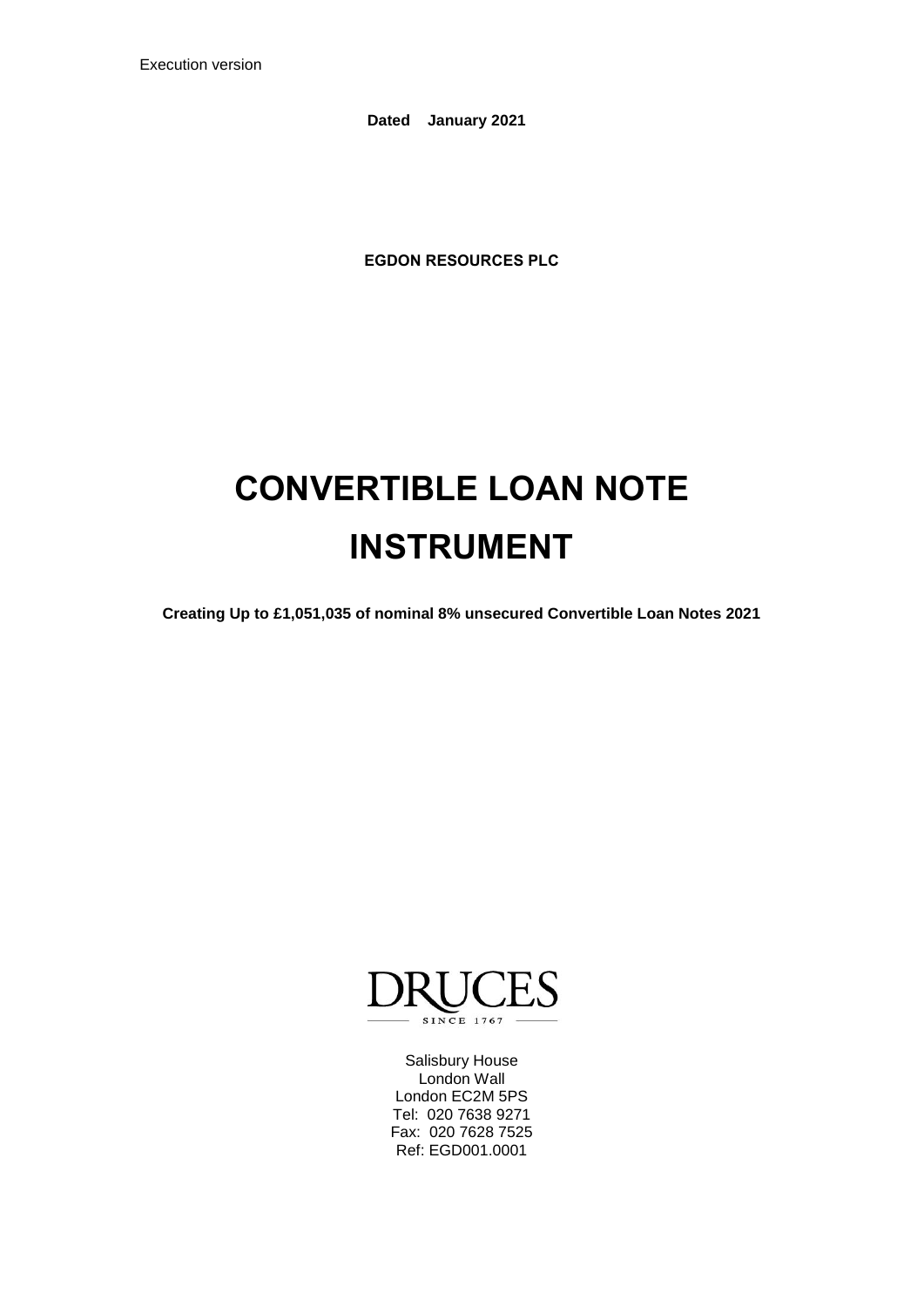# **TABLE OF CONTENTS**

| 1.  |  |  |  |
|-----|--|--|--|
| 2.  |  |  |  |
| 3.  |  |  |  |
| 4.  |  |  |  |
| 5.  |  |  |  |
| 6.  |  |  |  |
| 7.  |  |  |  |
| 8.  |  |  |  |
| 9.  |  |  |  |
| 10. |  |  |  |
| 11. |  |  |  |
| 12. |  |  |  |
| 13. |  |  |  |
| 14. |  |  |  |
| 15. |  |  |  |
| 16. |  |  |  |
|     |  |  |  |
|     |  |  |  |
|     |  |  |  |
|     |  |  |  |
|     |  |  |  |
|     |  |  |  |
|     |  |  |  |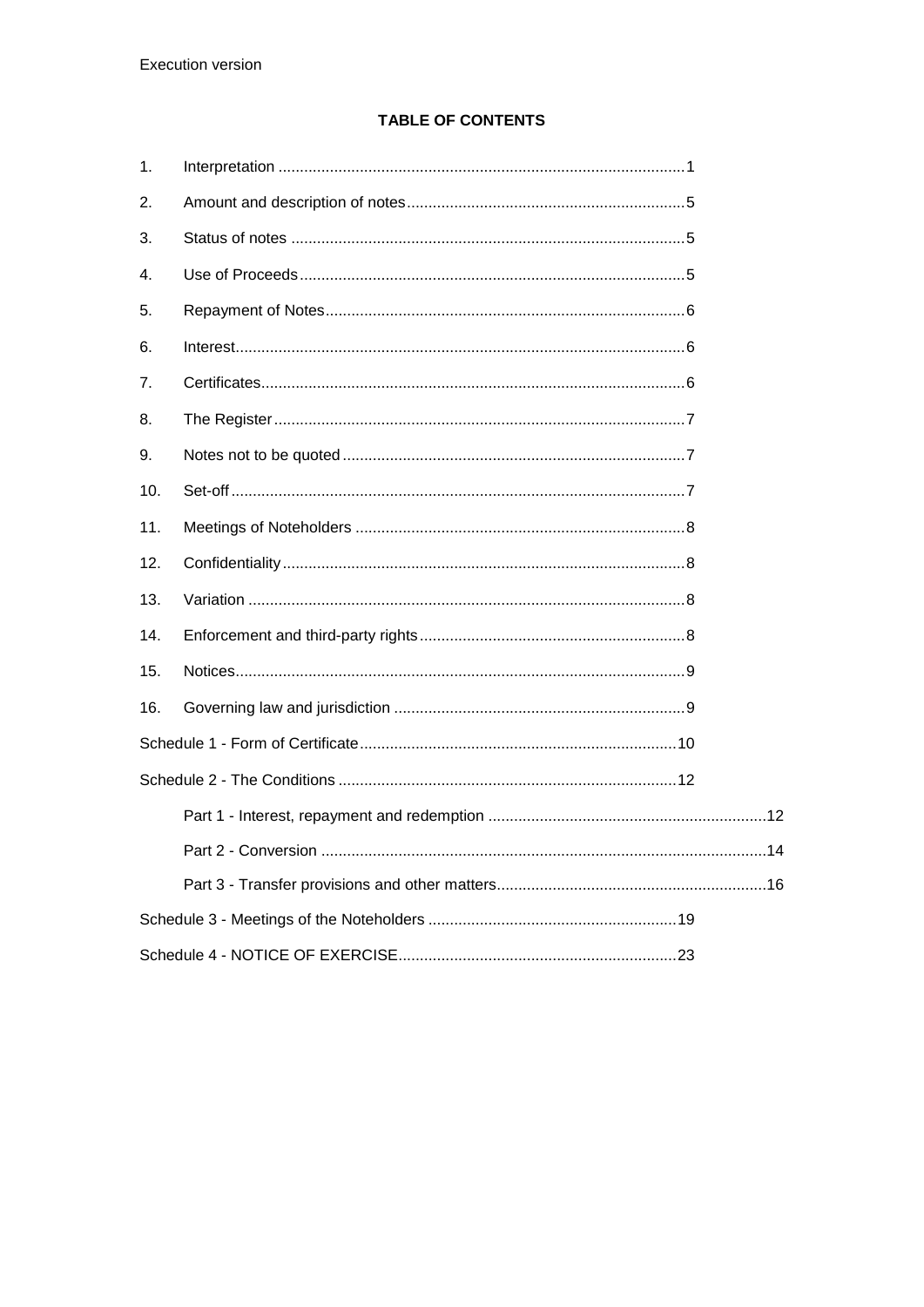THIS DEED is dated January 2021

#### **PARTY**

**EGDON RESOURCES PLC** incorporated and registered in England and Wales with company number 06409716 whose registered office is at The Wheat House, 98 High Street, Odiham, Hook, Hampshire, RG29 1LP (**Company**).

### **BACKGROUND**

By exercising of the powers conferred on them by the Articles, the Directors of the Company have, by a resolution passed on 5 January 2021 and subject to the passing of the Resolutions at the General Meeting, created £1,051,035 nominal 8% unsecured convertible loan notes and have agreed to constitute them in the following manner.

#### **AGREED TERMS**

#### <span id="page-2-0"></span>1. **Interpretation**

- 1.1 The definitions and rules of interpretation in this clause apply in this Instrument.
- 1.2 **Adjustment Event:** any or all of the following, at any time, or by reference to any record date, while the Notes remain in issue:
	- 1.2.1 any allotment or issue of Equity Securities by the Company by way of capitalisation of profits or reserves;
	- 1.2.2 any cancellation, purchase or redemption of Equity Securities, or any reduction or repayment of Equity Securities, by the Company;
	- 1.2.3 any sub-division or consolidation of Equity Securities by the Company; and
	- 1.2.4 any issue of securities or other instruments convertible into shares in, or Equity Securities of, the Company or any grant of options, warrants or other rights to subscribe for, or call for the allotment or issue of, shares in, or Equity Securities of, the Company,

but excluding any issue of Equity Securities of the Company pursuant to the exercise of any options granted to employees or directors of the Company**.**

AIM: the market of that name operated by London Stock Exchange plc.

1.3 **Articles:** the articles of association of the Company, as amended or superseded.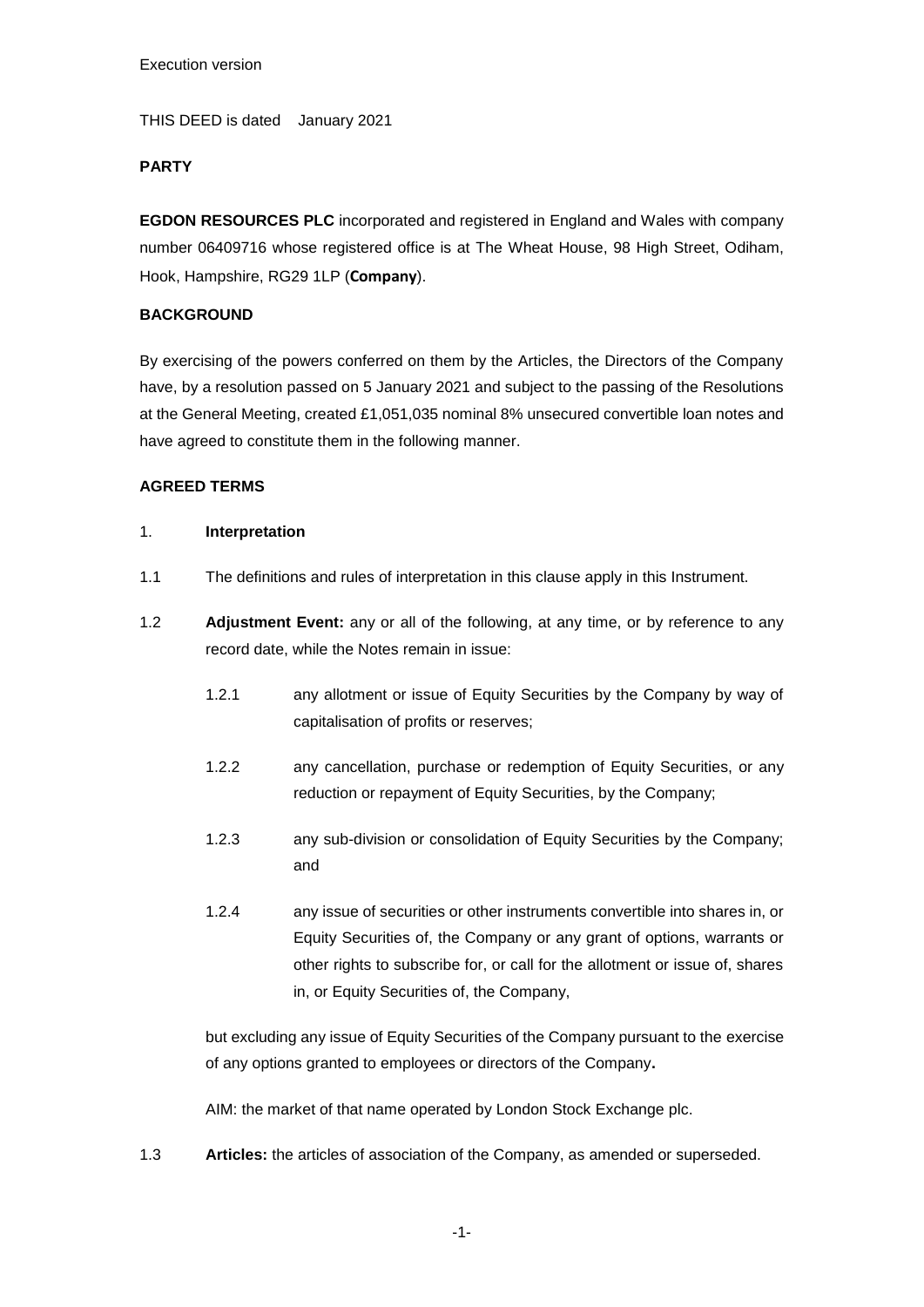- 1.4 **Business Day:** a day other than a Saturday, Sunday or public holiday in England when banks are open for business.
- 1.5 **Certificate:** a certificate for Notes in the form (or substantially in the form) set out in [Schedule 1.](#page-11-1)
- 1.6 **Change of Control:** the acquisition of control of the Company (as defined in section 1124 of the Corporation Tax Act 2010) by any person or persons acting in concert (as defined in the City Code on Takeovers and Mergers) with them.
- 1.7 **City Code:** the City Code on Takeovers and Mergers in force at the date of this instrument
- 1.8 **Concert Party:** any group of persons acting in concert in relation to the Company (as defined in the City Code)
- 1.9 **Conditions:** the conditions attaching to the Notes, as set out in [Schedule 2](#page-13-2) (as amended from time to time in accordance with this Instrument).
- 1.10 **Conversion Date:** in respect of a valid Conversion Notice, a date determined by the Company being no later than 10 (ten) Business Days after the date of service of that Conversion Notice
- 1.11 **Conversion Notice:** a notice in writing by a Noteholder to the Company to convert some or all of the outstanding Notes registered in its name, in the form set out in Schedule 4.
- 1.12 **Conversion Price:** 1.55 pence per share
- 1.13 **Directors:** the board of directors of the Company, or a duly authorised committee of that board, for the time being.
- 1.14 **Equity Securities:** has the meaning given to "ordinary shares" in section 560(1) of the Companies Act 2006.
- 1.15 **Event of Default:** any of the events set out in paragraph 5 of Part 1 of Schedule 2.
- 1.16 **General Meeting:** the general meeting of the Company convened for 10.00 a.m. at the Wheat House, 98 High Street, Odiham, Hampshire RG29 1LP on 22 January 2021 by the Notice of GM and any adjournment thereof.
- 1.17 **Investor Majority:** the holders of 75% (seventy five percent) of the nominal amount of the Notes outstanding.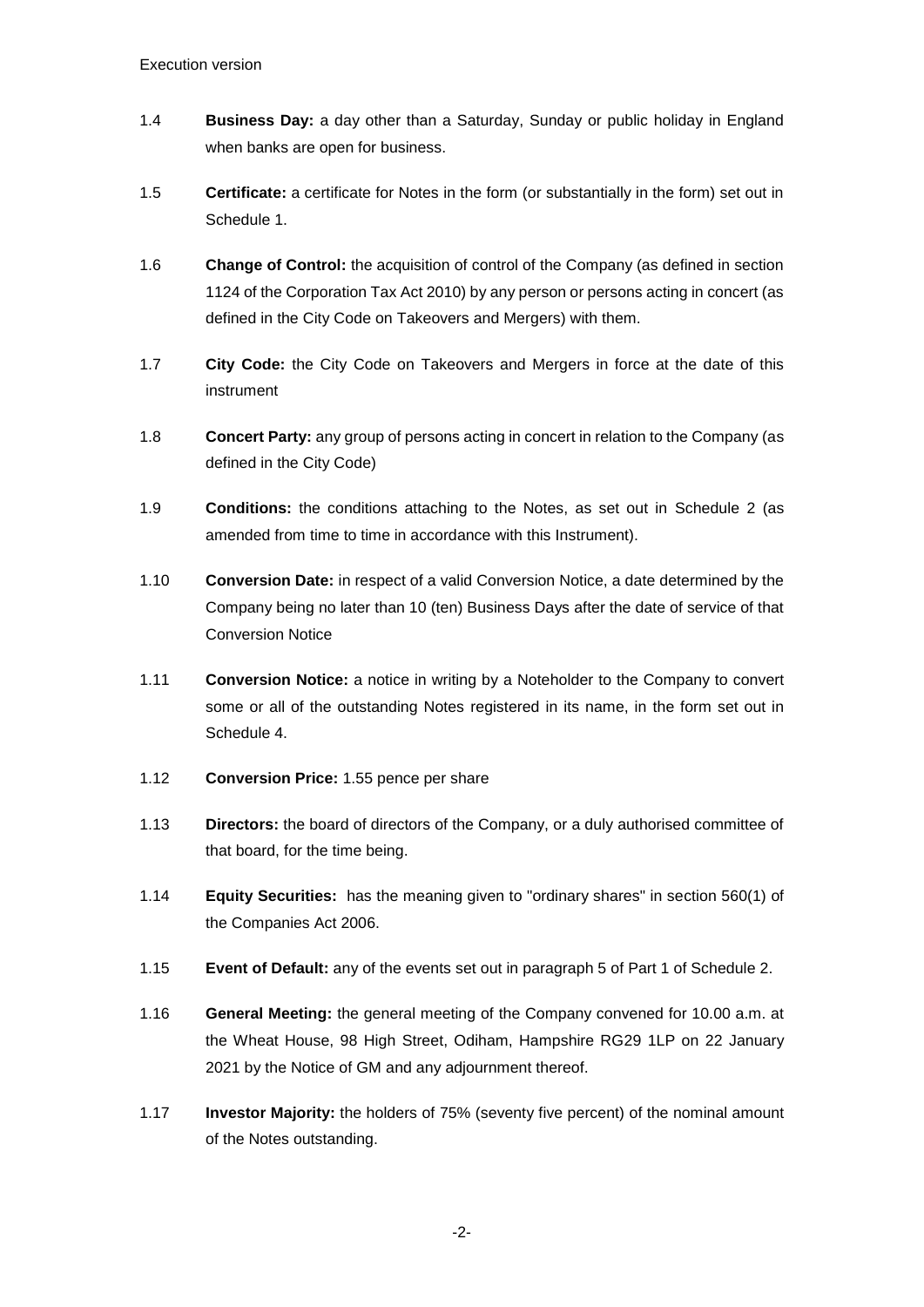- 1.18 **Notes:** up to £1,051,035 nominal 8% unsecured convertible loan notes 2021 constituted by this Instrument or, as the case may be, the principal amount of such loan notes for the time being issued and outstanding, and **principal amount** shall be construed accordingly.
- 1.19 **Noteholder:** a person for the time being entered in the Register as holder of any Notes.
- 1.20 **Notice of GM:** means the notice dated 6 January 2021 convening the General Meeting, pursuant to which the Resolutions are being proposed.
- 1.21 **Ordinary Shares:** the ordinary shares of £0.01 each in the capital of the Company, which have the rights set out in the Articles.
- 1.22 **Petrichor:** Petrichor Holdings Coöperatief, a company incorporated in the Netherlands with registered address at Kabelweg 37, 1014 BA Amsterdam.
- 1.23 **Redemption Date:** the date falling 12 (twelve) months from date of the issue of the Notes.
- 1.24 **Register:** a register of Noteholders referred to in, and kept and maintained in accordance with, clause [8.](#page-8-0)
- 1.25 **Registered Office:** the registered office of the Company from time to time.
- 1.26 **Resolutions:** the resolutions set out in the Notice of GM.
- 1.27 Clause, Schedule and paragraph headings shall not affect the interpretation of this Instrument.
- 1.28 References to clauses and Schedules are to the clauses of and Schedules to this Instrument and references to paragraphs are to paragraphs of the relevant Schedule.
- 1.29 The Schedules (including, for the avoidance of doubt, the Conditions) form part of this Instrument and shall have effect as if set out in full in the body of this Instrument. Any reference to this Instrument includes the Schedules.
- 1.30 A reference to **this Instrument**, **the Conditions** or to any other agreement or document referred to in this Instrument or the Conditions is a reference to this Instrument (which shall include the Conditions), the Conditions or such other agreement or document as varied or novated in accordance with their terms from time to time.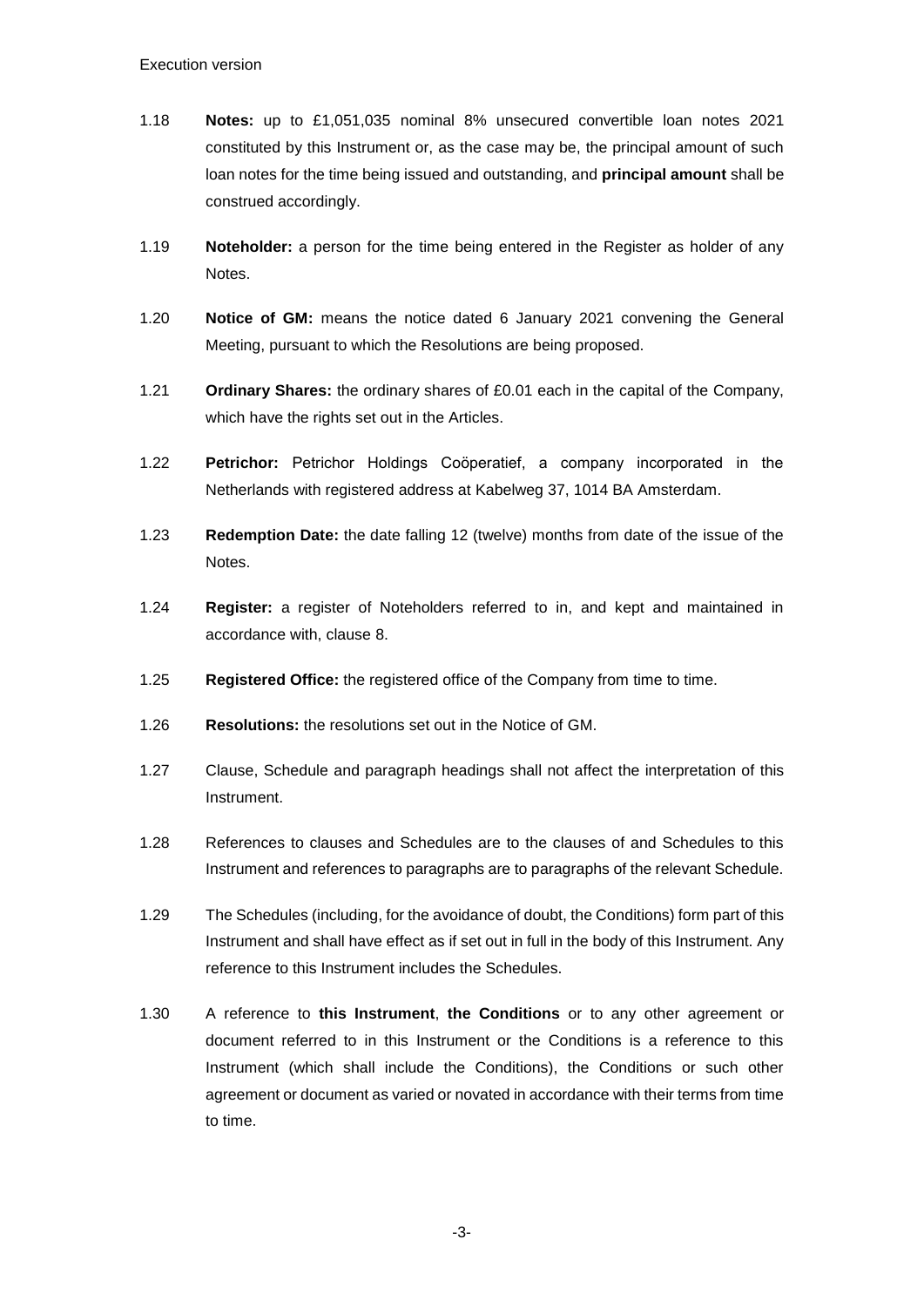- 1.31 Unless the context otherwise requires, words in the singular shall include the plural and in the plural shall include the singular.
- 1.32 Unless the context otherwise requires, a reference to one gender shall include a reference to the other genders.
- 1.33 A **person** includes a natural person, corporate or unincorporated body (whether or not having separate legal personality) and that person's personal representatives, successors and permitted assigns.
- 1.34 A reference to a **company** shall include any company, corporation or other body corporate, wherever and however incorporated or established.
- 1.35 A reference to a **holding company** or a **subsidiary** means a holding company or a subsidiary (as the case may be) as defined in section 1159 of the Companies Act 2006
- 1.36 A reference to **writing** or **written** includes fax and e-mail (unless otherwise expressly provided in this Instrument).
- 1.37 Any words following the terms **including**, **include**, **in particular**, **for example** or any similar expression shall be construed as illustrative and shall not limit the sense of the words, description, definition, phrase or term preceding those terms.
- 1.38 Where the context permits, **other** and **otherwise** are illustrative and shall not limit the sense of the words preceding them.
- 1.39 A reference to a statute or statutory provision is a reference to it as it is in force as at the date of this Instrument.
- 1.40 A reference to a statute or statutory provision shall include all subordinate legislation made as at the date of this Instrument under that statute or statutory provision.
- 1.41 Any obligation on a person not to do something includes an obligation not to allow that thing to be done.
- 1.42 A reference in this Instrument to:
	- 1.42.1 any Notes being **outstanding** means such Notes as are in issue, not redeemed, not converted and not cancelled at the relevant time;
	- 1.42.2 the **assets** of any person shall be construed as a reference to all or any part of its business, undertaking, property, assets, revenues (including any right to receive revenues) and uncalled capital;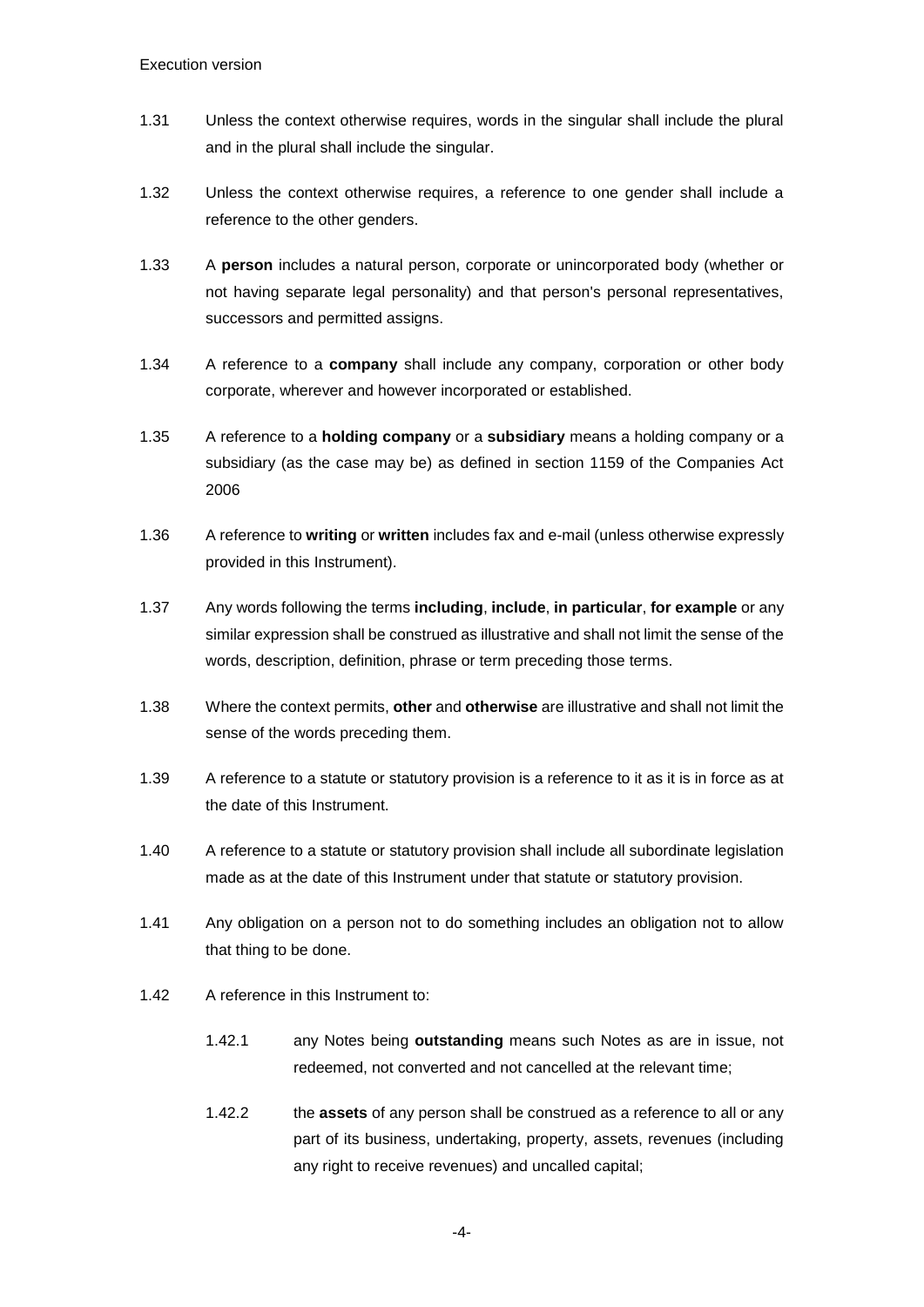- 1.42.3 **indebtedness** shall be construed as a reference to any obligation for the payment or repayment of money, whether as principal or as surety and whether present or future, actual or contingent;
- 1.42.4 **repayment** includes redemption and vice versa and the words **repay, redeem, repayable, redeemed** and **repaid** shall be construed accordingly;
- 1.42.5 **£** or **sterling** denotes the lawful currency of the United Kingdom; and
- 1.42.6 **tax** shall be construed so as to include any present and future tax, levy, impost, deduction, withholding, duty or other charge of a similar nature (including, without limitation, any penalty or interest payable in connection with any failure to pay or any delay in paying any of the same).
- 1.43 Unless the context otherwise requires, a reference to the **Notes** includes a reference to all and/or any of the Notes.

### <span id="page-6-0"></span>2. **Amount and description of notes**

- 2.1 The aggregate principal amount of the Notes is limited to £1,051,035 (one point zero five one zero three five million pounds).
- 2.2 The Notes shall be known as 8% unsecured convertible loan notes 2021 and shall be issued by the Company in integral multiples of £1.

#### <span id="page-6-1"></span>3. **Status of notes**

- 3.1 The Notes when issued and outstanding shall rank pari passu, equally and rateably, without discrimination or preference among themselves and as unsecured obligations of the Company.
- 3.2 Subject to the passing of the Resolutions, the Notes shall be issued and held subject to and with the benefit of the provisions of this Instrument (including the Conditions). All such provisions shall be binding on the Company and the Noteholders and all persons claiming through or under them respectively and shall enure for the benefit of all Noteholders.

# <span id="page-6-2"></span>4. **Use of Proceeds**

The proceeds of all subscriptions for the Notes shall be used to fund the Company's working capital and capital expenditure requirements for the time being.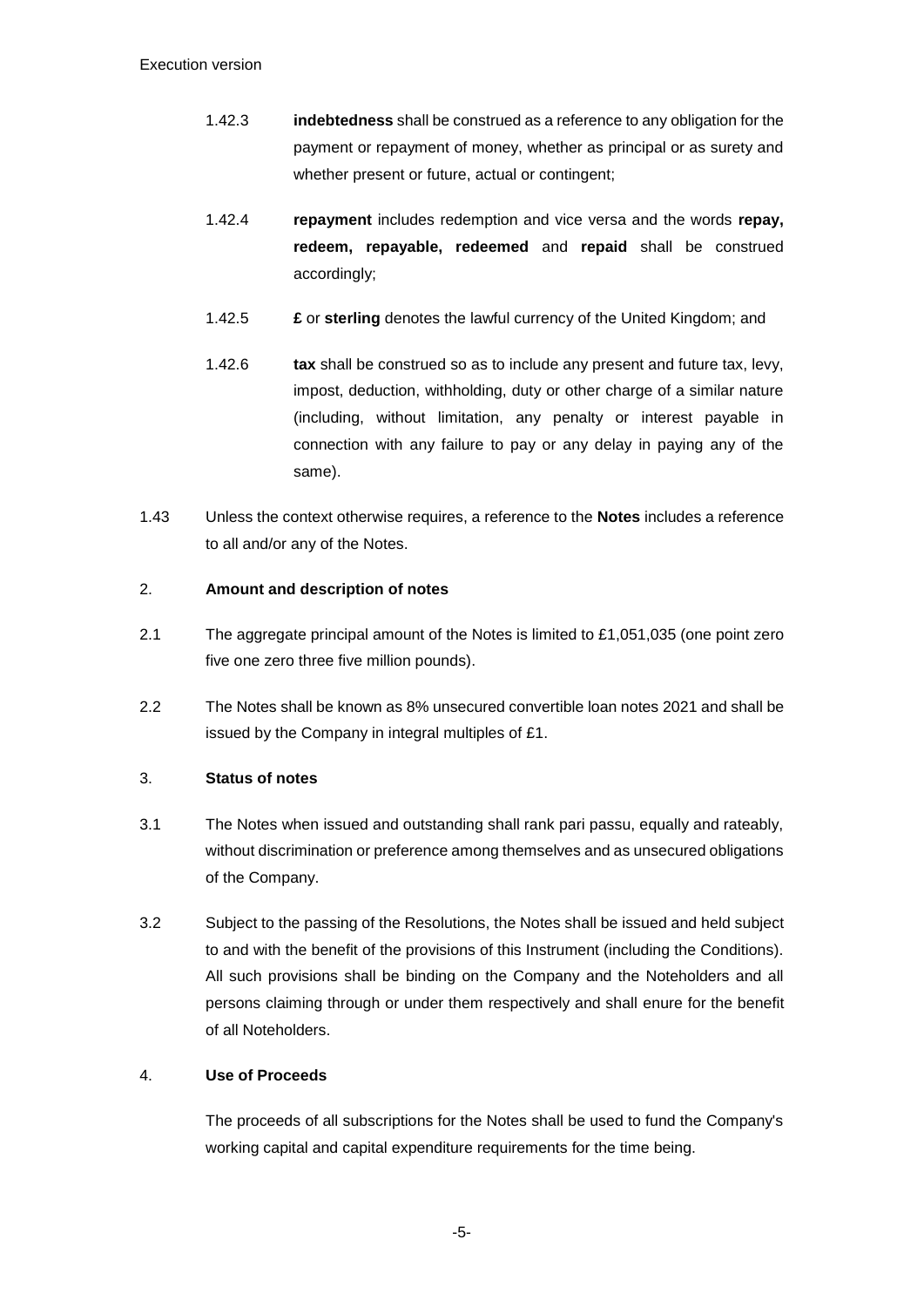#### <span id="page-7-0"></span>5. **Repayment of Notes**

- 5.1 The Notes shall be repaid in accordance with Part 1 of Schedule 2.
- 5.2 All Notes repaid by the Company shall be automatically and immediately cancelled and shall not be reissued.

#### <span id="page-7-1"></span>6. **Interest**

Until the Notes are repaid by the Company or converted into Shares, in each case in accordance with the provisions of this Instrument, interest shall accrue and be paid on the principal amount of the Notes outstanding at the rate and in the manner provided in Part 1 of Schedule 2.

### <span id="page-7-2"></span>7. **Certificates**

- 7.1 Each Noteholder (or the joint holders of any Notes) shall be entitled to receive, without charge, one Certificate for the Notes registered in his (or their) names.
- 7.2 Where any Notes are held jointly, the Company shall not be bound to issue more than one Certificate in respect of such Notes and delivery of a Certificate to the person who is first named in the Register as Noteholder shall be sufficient delivery to all joint holders of such Notes.
- 7.3 Each Certificate shall:
	- 7.3.1 bear a denoting number;
	- 7.3.2 be issued and executed by the Company as a deed in the form (or substantially in the form) set out in [Schedule 1;](#page-11-1) and
	- 7.3.3 have the Conditions endorsed on or attached to it.
- 7.4 In the case of repayment or transfer of part only of a Noteholder's Notes, the Certificate(s) in respect of such Notes shall be either:
	- 7.4.1 endorsed with a memorandum of the nominal amount of the Notes so redeemed or transferred and the date of such repayment or transfer; or
	- 7.4.2 cancelled and (without charge) replaced by a new Certificate for the balance of the principal amount of the Notes not then repaid or transferred.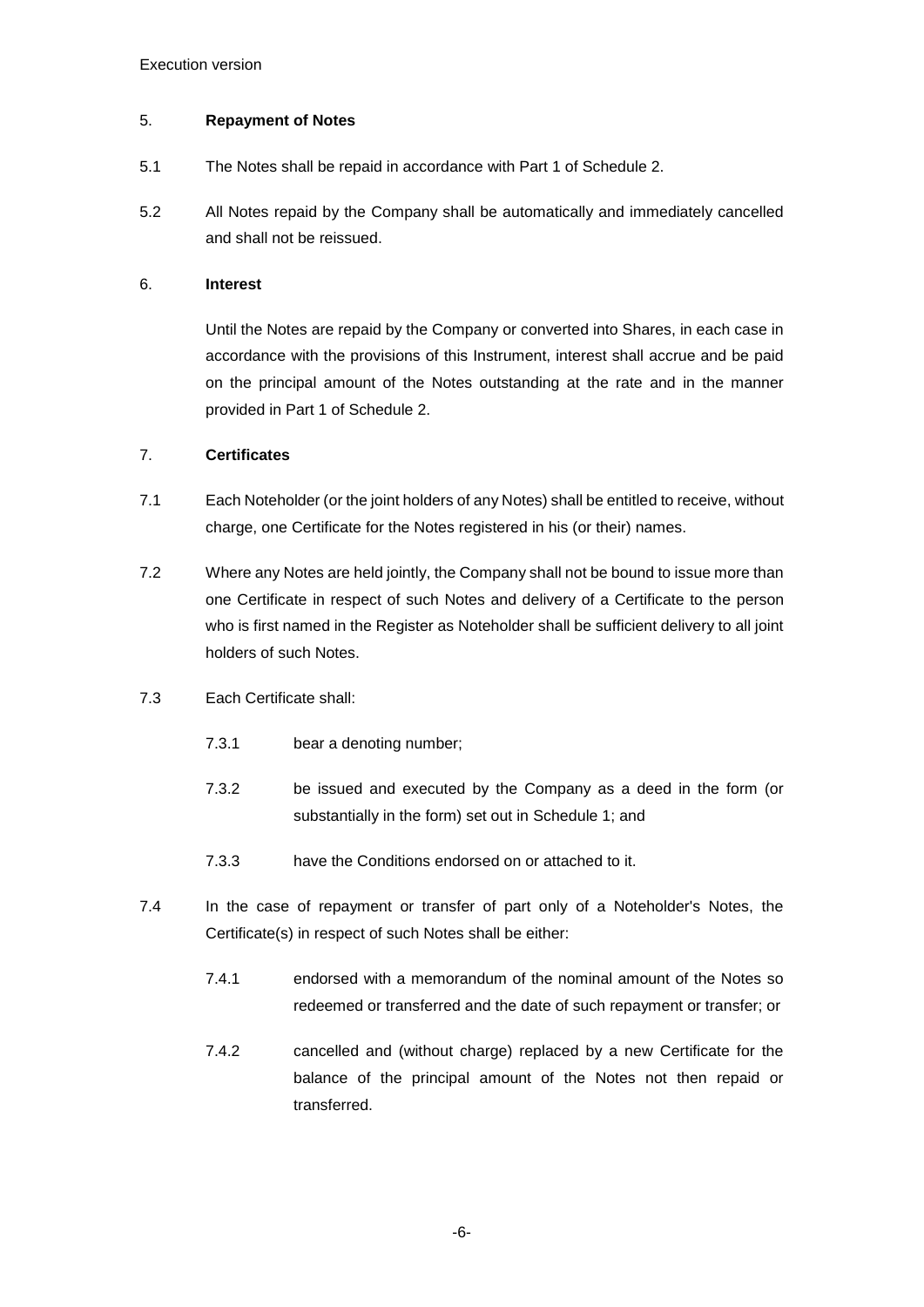#### <span id="page-8-0"></span>8. **The Register**

- 8.1 The Company shall keep and maintain the Register at the Registered Office or (subject always to the provisions of section 743 of the Companies Act 2006) at such other place as the Company may from time to time appoint for this purpose and notify to the Noteholders.
- 8.2 There shall be entered in the Register:
	- 8.2.1 the names and addresses of the Noteholders for the time being;
	- 8.2.2 the principal amount of the Notes held by each Noteholder;
	- 8.2.3 the date of issue of each of the Notes and the date on which the name of each Noteholder is entered in the Register in respect of the Notes registered in his name;
	- 8.2.4 the serial number of each Certificate issued and the date of its issue; and
	- 8.2.5 the date(s) of all transfers and changes of ownership of any of the Notes.
- 8.3 The Company shall promptly amend the Register to record any change to the name or address of a Noteholder that is notified in writing to the Company by that Noteholder.
- 8.4 The Noteholders or any of them, or any person authorised by a Noteholder, shall be at liberty at all reasonable times during office hours to inspect the Register and to take copies of or extracts from it or any part of it.
- 8.5 Every Noteholder shall be recognised by the Company as entitled to his Notes free from any equity, set-off or cross-claim against the original or an intermediate holder of such Notes.

#### <span id="page-8-1"></span>9. **Notes not to be quoted**

No application has been, or shall be, made to any investment exchange (whether in the United Kingdom or otherwise) for permission to deal in, or for an official or other listing or quotation, in respect of the Notes.

#### <span id="page-8-2"></span>10. **Set-off**

Payments of principal and interest in respect of the Notes shall be paid by the Company to the Noteholders in accordance with the Conditions without any deduction or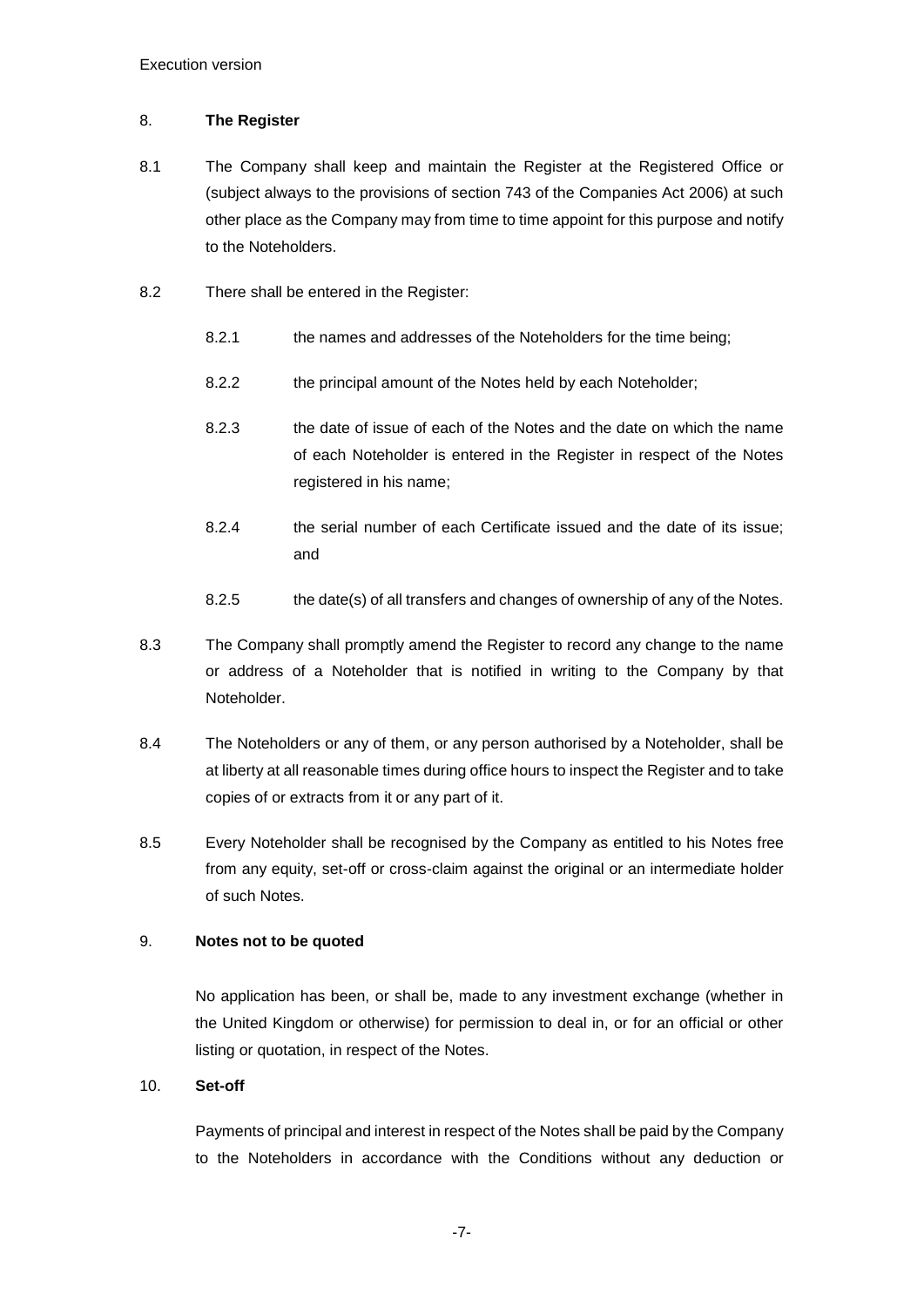withholding (whether in respect of any set-off, counterclaim or otherwise whatsoever) unless the deduction or withholding is required by law.

# <span id="page-9-0"></span>11. **Meetings of Noteholders**

Meetings of the Noteholders shall be convened and held in accordance with the provisions of [Schedule 3.](#page-20-1)

# <span id="page-9-1"></span>12. **Confidentiality**

12.1 Neither the Company nor the Noteholders will disclose the terms of the Notes, the identity of the Noteholders or the conversion or redemption of any of the Notes SAVE as may be required by law, a court of competent jurisdiction or any governmental or regulatory authority.

### <span id="page-9-2"></span>13. **Variation**

- <span id="page-9-4"></span>13.1 All or any of the rights for the time being attached to the Notes or other provisions of this Instrument may from time to time (whether or not the Company is being wound up) be altered or abrogated with the prior written consent of an Investor Majority. Any such alteration or abrogation shall be effected by way of deed poll executed by the Company and expressed to be supplemental to this Instrument.
- <span id="page-9-5"></span>13.2 Modifications to this Instrument which are of a minor nature or made to correct a manifest error may be effected by way of deed poll executed by the Company and expressed to be supplemental to this Instrument.
- 13.3 The Company shall, within 20 (Twenty) Business Days of making any variation pursuant to this clause [13,](#page-9-2) send to each Noteholder (or, in the case of joint holders, to the Noteholder named first in the Register) a copy of the deed poll (or other document) effecting the variation.
- 13.4 Any modification, alteration or abrogation made pursuant to clause [13.1](#page-9-4) or clause [13.2](#page-9-5) shall be binding on all the Noteholders.

# <span id="page-9-3"></span>14. **Enforcement and third-party rights**

14.1 From and after the date of this Instrument, and for so long as any Notes are outstanding or any amount is payable or repayable by the Company in respect of the Notes, the Company undertakes to duly perform and observe its obligations under this Instrument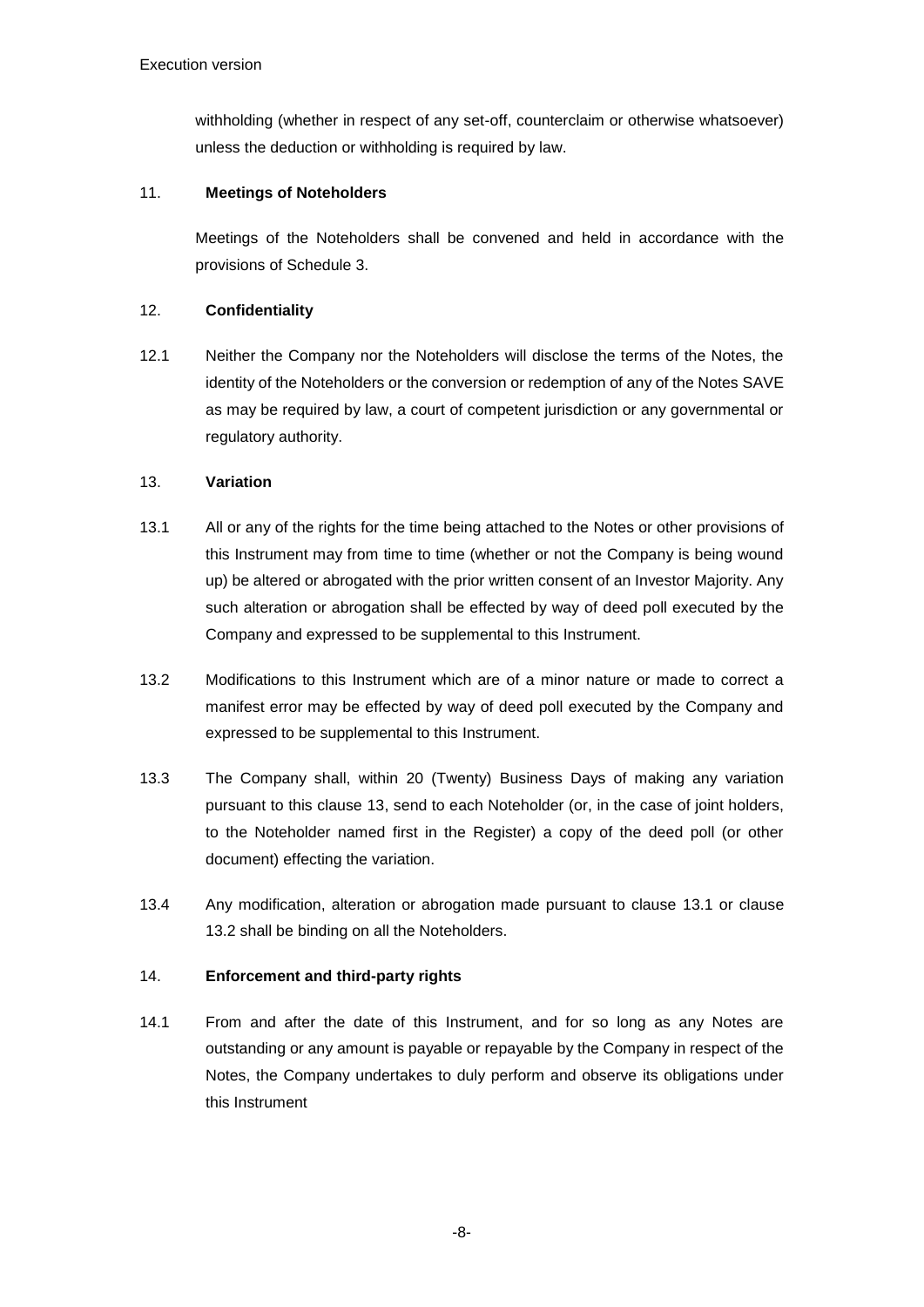- 14.2 Except as expressly provided in clause [14.3,](#page-10-2) a person who is not a party to this Instrument shall not have any rights under the Contracts (Rights of Third Parties) Act 1999 to enforce any term of this Instrument.
- <span id="page-10-2"></span>14.3 This Instrument shall operate for the benefit of all Noteholders and each Noteholder shall be entitled to sue for the performance or observance of the provisions of this Instrument in his own right so far as his own holding of Notes is concerned.

#### <span id="page-10-0"></span>15. **Notices**

Any notice to be given to or by any Noteholder(s) for the purposes of this Instrument shall be given in accordance with the provisions paragraph 9 and paragraph 10 of Part 3 of Schedule 2.

### <span id="page-10-1"></span>16. **Governing law and jurisdiction**

- 16.1 This Instrument and the Notes and any dispute or claim arising out of or in connection with any of them or their subject matter or formation (including non-contractual disputes or claims) shall be governed by, and construed in accordance with, the law of England and Wales.
- 16.2 The courts of England and Wales shall have exclusive jurisdiction to settle any dispute or claim arising out of or in connection with this Instrument or the Notes or their subject matter or formation (including non-contractual disputes or claims).

This instrument has been executed as a deed and is delivered and takes effect on the date stated at the beginning of it.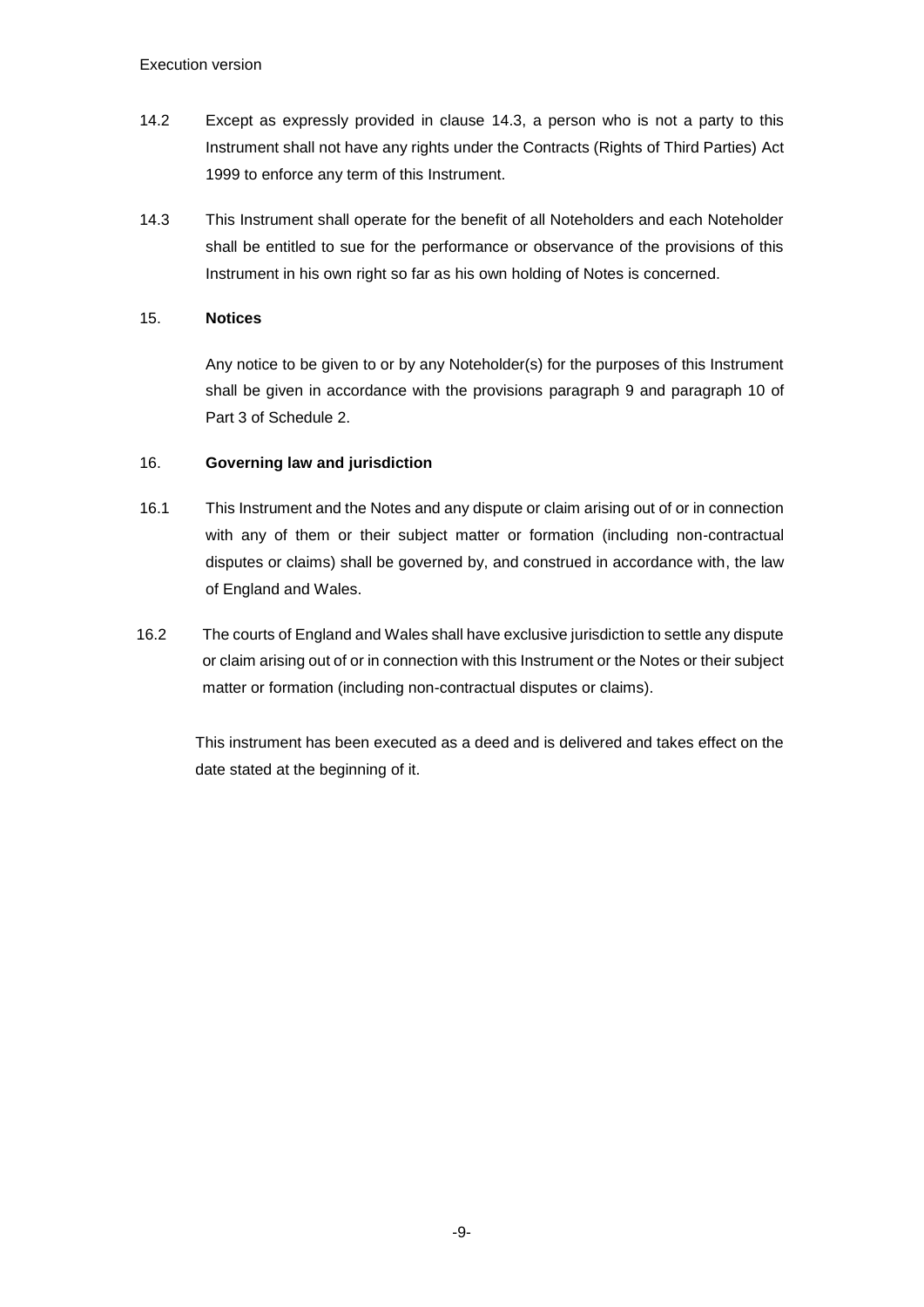#### <span id="page-11-0"></span>**SCHEDULE 1 - FORM OF CERTIFICATE**

<span id="page-11-1"></span>**Certificate No.** [**NUMBER**]

**Date of Issue** [**DATE**]

**Amount £**[**AMOUNT**]

### **EGDON RESOURCES PLC**

### **£1,051,035 8% UNSECURED CONVERTIBLE LOAN NOTES 2021**

Created and issued pursuant to a resolution of [a duly appointed committee of] the board of directors of the Company passed on 5 January 2021.

**THIS IS TO CERTIFY THAT** [NAME OF NOTEHOLDER] is the registered holder of £[AMOUNT] of the £1,051,035 8% unsecured convertible loan notes 2021 constituted by an instrument entered into by the Company on 22 January 2021 (**Instrument**). Such Notes are issued with the benefit of and subject to the provisions contained in the Instrument and the Conditions endorsed on or annexed to this Certificate.

#### **Notes:**

- 1. The Notes are repayable and shall bear interest in accordance with the Conditions.
- 2. This Certificate must be surrendered to the Company before any transfer or repayment, whether of the whole or any part of the Notes comprised in it, can be registered or effected, or any new certificate issued in exchange.
- 3. Any change of address of the Noteholder(s) must be notified in writing signed by the Noteholder(s) to the Company at the Registered Office.
- 4. Subject to the Conditions, the Notes are transferable in amounts and in integral multiples of £1.
- 5. No transfer of any part of the Notes represented by this Certificate can be registered without production of this Certificate.
- 6. Words and expressions defined in the Instrument shall bear the same meaning in this Certificate and in the Conditions.
- 7. The Notes and any dispute or claim arising out of or in connection with any of them or their subject matter or formation (including non-contractual disputes or claims) shall be governed by, and construed in accordance with, the law of England and Wales. The courts of England and Wales shall have exclusive jurisdiction to settle any dispute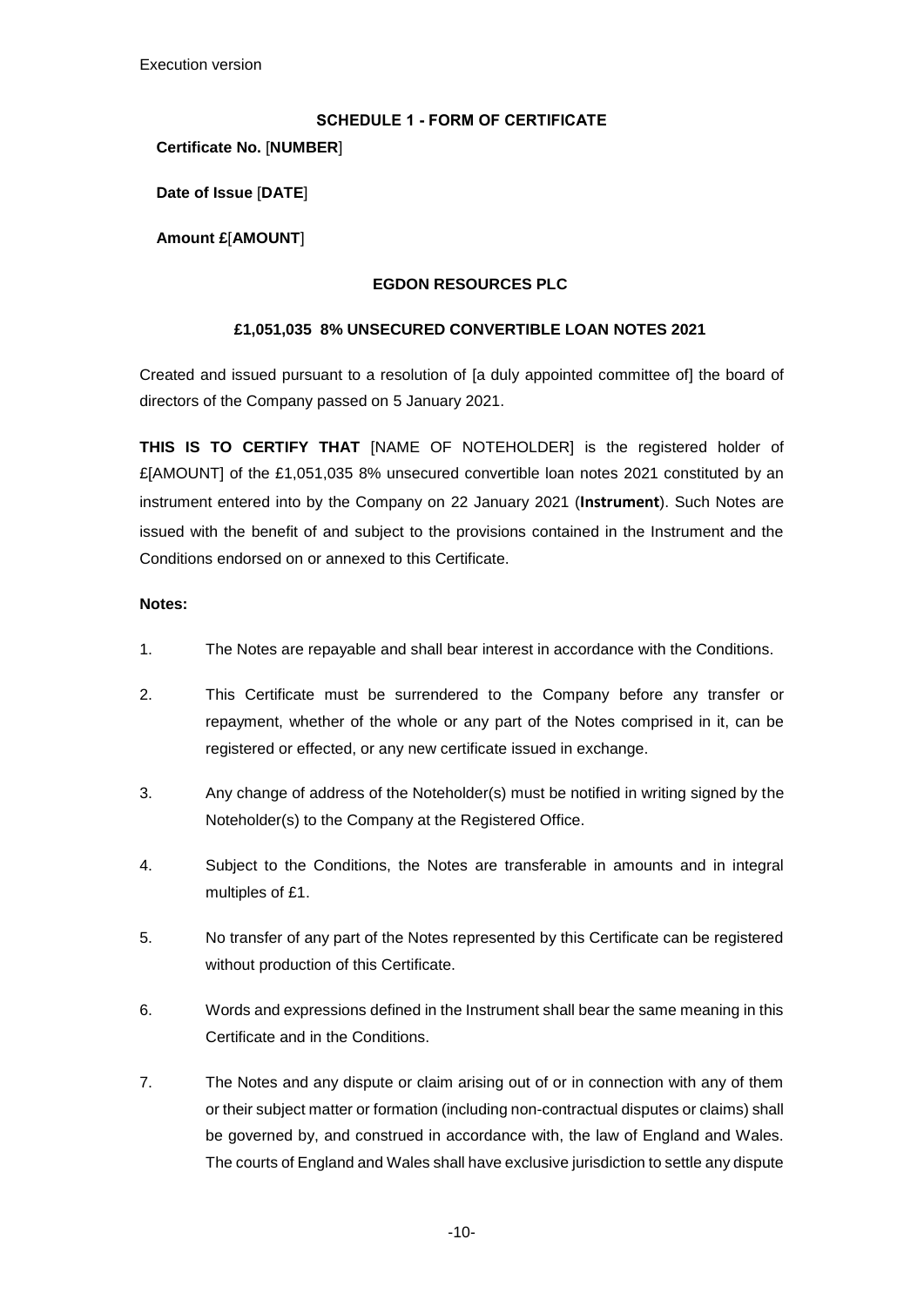or claim arising out of or in connection with the Notes or their subject matter or formation (including non-contractual disputes or claims).

8. A copy of the Instrument is available for inspection at the registered office of the Company.

This Certificate has been executed as a deed and is delivered and takes effect on the date of issue stated at the beginning of it.

# Executed as a deed by **EGDON RESOURCES PLC**

acting by **[NAME OF DIRECTOR]** a director,

.................................

SIGNATURE OF DIRECTOR

Director

in the presence of:

Witness Signature:................................

Name:....................................................

Address:................................................

**Occupation** 

Dated: [INSERT DATE]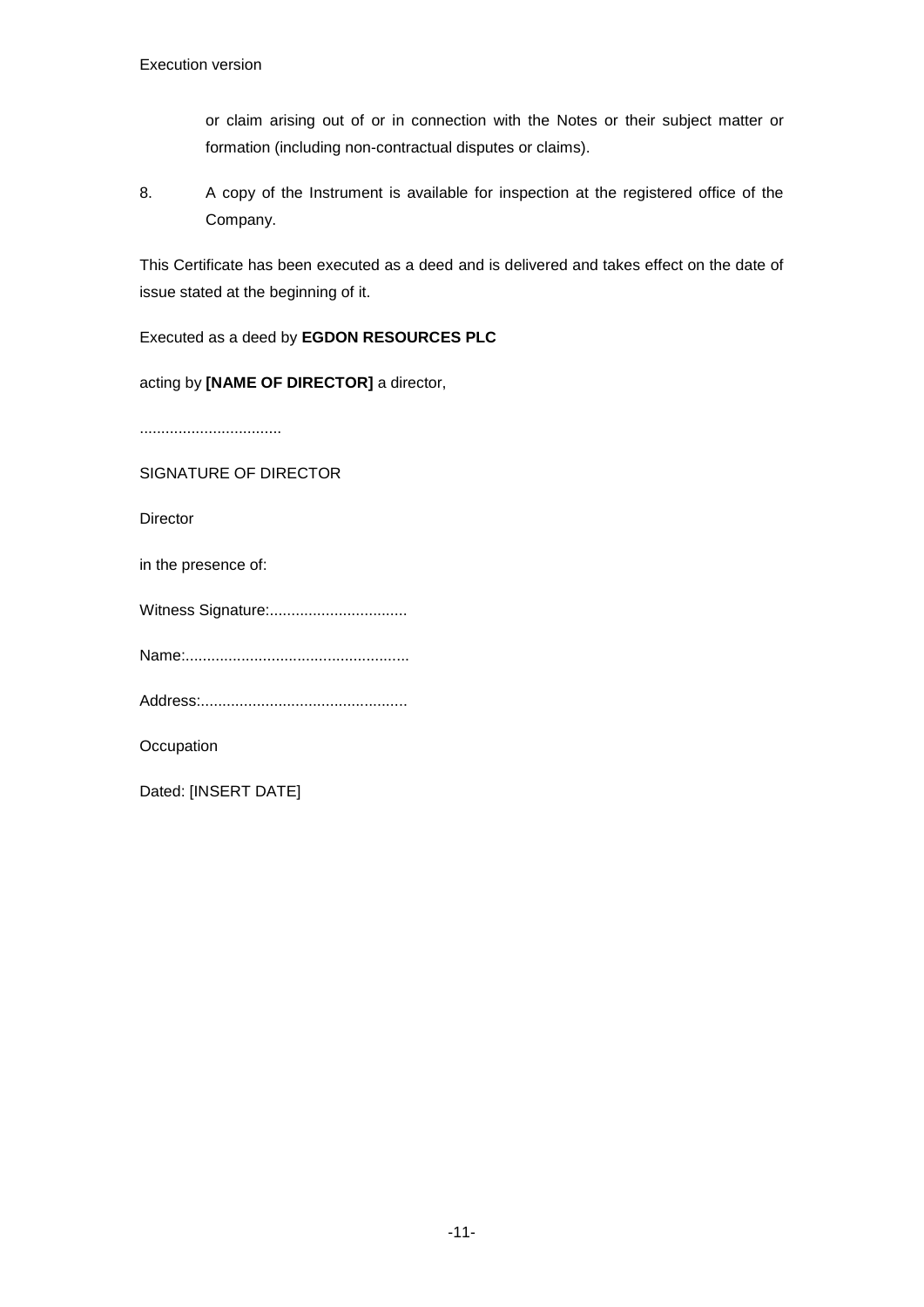# <span id="page-13-2"></span><span id="page-13-0"></span>**SCHEDULE 2 - THE CONDITIONS Part 1 - Interest, repayment and redemption**

#### <span id="page-13-1"></span>1. Interest

- 1.1 Interest shall be payable on any outstanding Notes (so far as not converted under Schedule 2 Part 2) at a rate of 8% (eight per cent) per annum (**Interest Rate**)
- 1.2 Any interest due under paragraph 1.1 shall be payable on the Redemption Date but may (at the election of a Noteholder) be converted in accordance with Part 2 of this Schedule.
- 1.3 Interest shall accrue daily at the Interest Rate and shall be calculated on the basis of a 365-day year and the actual number of days elapsed from the date of issue of the Notes to the Redemption Date.
- 1.4 If the Company fails to pay redemption monies when due, interest shall continue to accrue on the unpaid amount at the Interest Rate.
- 1.5 Interest shall not be compounded but shall continue to accrue at the Interest Rate in accordance with paragraph 1.3 above.
- 2. Repayment of principal
- 2.1 As and when the Notes (or any part of them) are to be redeemed in accordance with paragraph 4 of this Part 1 of Schedule 2, the Company shall pay the Noteholders the principal amount of the Notes which are to be redeemed.
- 2.2 The Company may, with the consent of the Investor Majority, repay the Notes in full or in part without penalty prior to the Redemption Date, together with the interest accrued thereon at the Interest Rate between the date of issue and the date of such repayment.
- 3. Time of payment

Whenever any payment of principal (or otherwise) becomes due on a day which is not a Business Day, payment shall be made on the next following Business Day.

- 4. Redemption
- 4.1 Unless converted pursuant to Part 2 of this Schedule, the Notes then in issue (so far as not previously repaid in accordance with paragraph 2.2 of this Schedule 2) shall be redeemed at the Redemption Date at the principal amount together with interest on the Notes outstanding at the Interest Rate.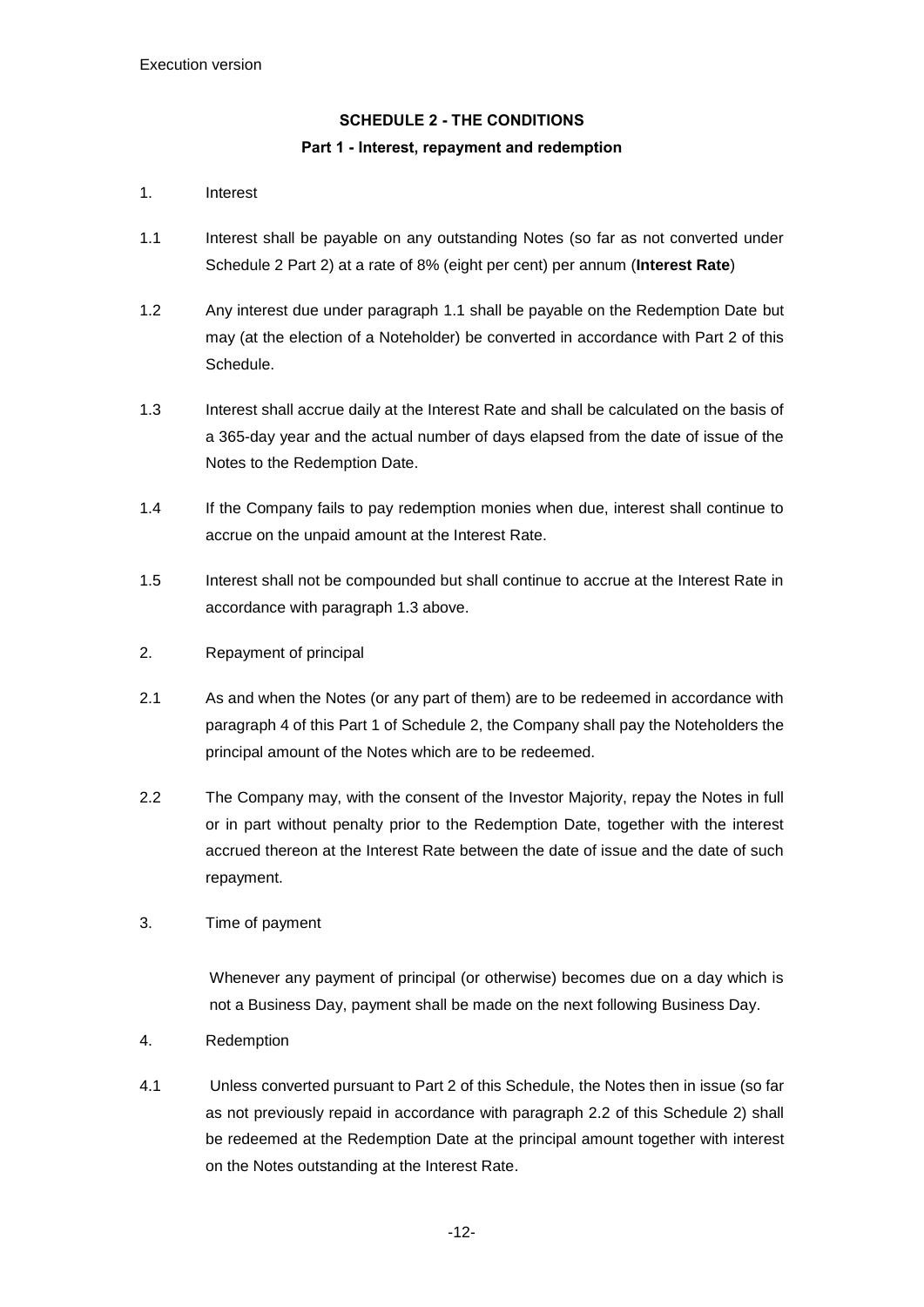#### 5. Events resulting in immediate redemption

The Notes then in issue shall be immediately redeemed at the principal amount, together with interest on the Notes outstanding at the Interest Rate, if:

- 5.1.1 an administration order is made in relation to the Company or any of its subsidiaries; or
- 5.1.2 an order is made, or an effective resolution is passed, for the windingup, liquidation, administration or dissolution of the Company or any of its subsidiaries (except for the purpose of reorganisation or amalgamation of the Company or any of its subsidiaries); or
- 5.1.3 an encumbrance takes possession or a receiver is appointed of the whole or the major part of the assets or undertaking of the Company or any of its subsidiaries or if distress, execution or other legal process is levied or enforced or sued out on or against the whole or the major part of the assets of the Company or any of its subsidiaries and is not discharged, paid out, withdrawn or removed within 20 (Twenty) Business Days; or
- 5.1.4 the Company or any of its subsidiaries stops (or threatens to stop) payment of its debts generally or ceases (or threatens to cease) to carry on its business or a substantial part of its business; or
- 5.1.5 the Company or any of its subsidiaries is deemed for the purposes of section 123 Insolvency Act 1986 to be unable to pay its debts or compounds or proposes or enters into any reorganisation or special arrangement with its creditors generally.
- 6. Action following redemption
- 6.1 The Company shall give written notice to the Noteholders immediately on the Company becoming aware of the occurrence of an event specified in paragraph 5, giving reasonable details of that event.
- 6.2 If, on redemption of a Note, a Noteholder fails to deliver the Certificate for it, or an indemnity in accordance with these Conditions or to accept payment of moneys due to him, the Company shall pay the moneys due to him into a bank account which payment shall discharge the Company from all further obligations in respect of the Note.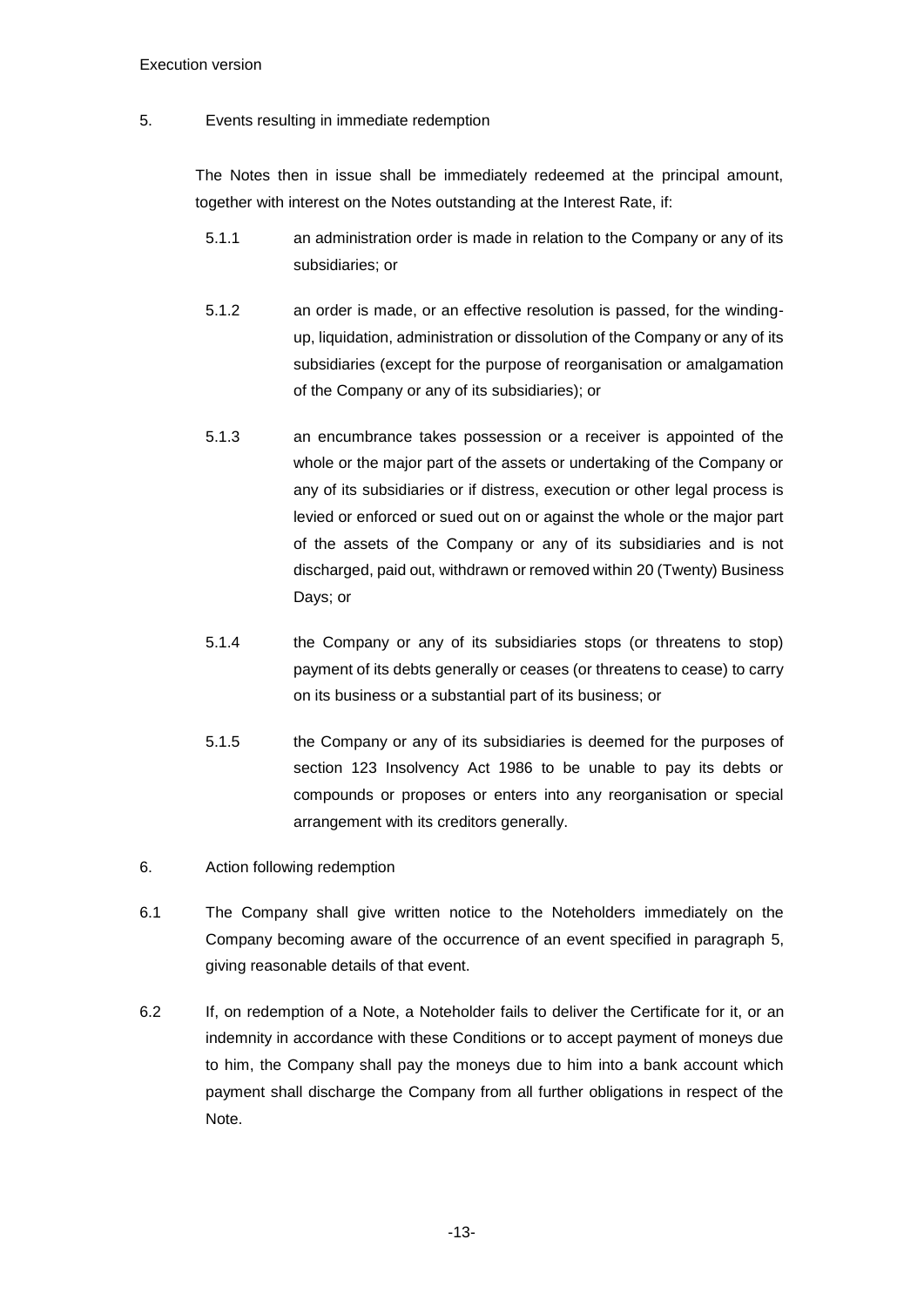- 6.3 The Company shall cancel any Notes repaid, redeemed or purchased and shall not reissue them.
- 7. Right to withhold

The Company may deduct from any principal amount or interest payable in accordance with the Conditions any tax or other amounts which the Company may be required by law to deduct.

### **Part 2 - Conversion**

### <span id="page-15-0"></span>**1. Conversion**

- 1.1 Subject to paragraph 1.2 and paragraph 1.3 of this Part 2 of Schedule 2, a Noteholder may convert some or all of the Notes registered in his name into fully paid Ordinary Shares at the Conversion Price by service of a Conversion Notice.
- 1.2 Each Noteholder shall have the right to serve a Conversion Notice on the Company at any time but not less than 5 (five) Business Days prior to the Redemption Date
- 1.3 The service of a Conversion Notice shall be irrevocable without the consent of the Company.

# **2. Procedures on conversion**

- 2.1 On a Conversion Date, the Directors shall convert the principal amount of the Notes into such number of new fully paid Ordinary Shares at the Conversion Price to be converted on such date plus the full amount of interest which would be payable on such Notes if redeemed on the Redemption Date subject to any adjustment as set out in paragraph 2.7 and in accordance with the following provisions of paragraph 2.2 to paragraph 2.6 (inclusive).
- 2.2 Conversion of the Notes shall be effected by the Company redeeming the relevant Notes on the relevant Conversion Date. Each Noteholder whose Notes are being converted shall be deemed to irrevocably authorise and instruct the Company to apply the redemption moneys payable to that Noteholder in subscribing for Shares on conversion of the Notes.
- 2.3 Shares arising on conversion of the Notes shall be issued and allotted by the Company on the Conversion Date unless the Noteholder has elected for the shares to be deposited into CREST, the certificates for such Shares shall be despatched to the persons entitled to them at their own risk. If the Noteholder has so elected then the shares shall be deposited into the nominated CREST account no later than the Business Day following the Conversion Date. Each Share arising on conversion shall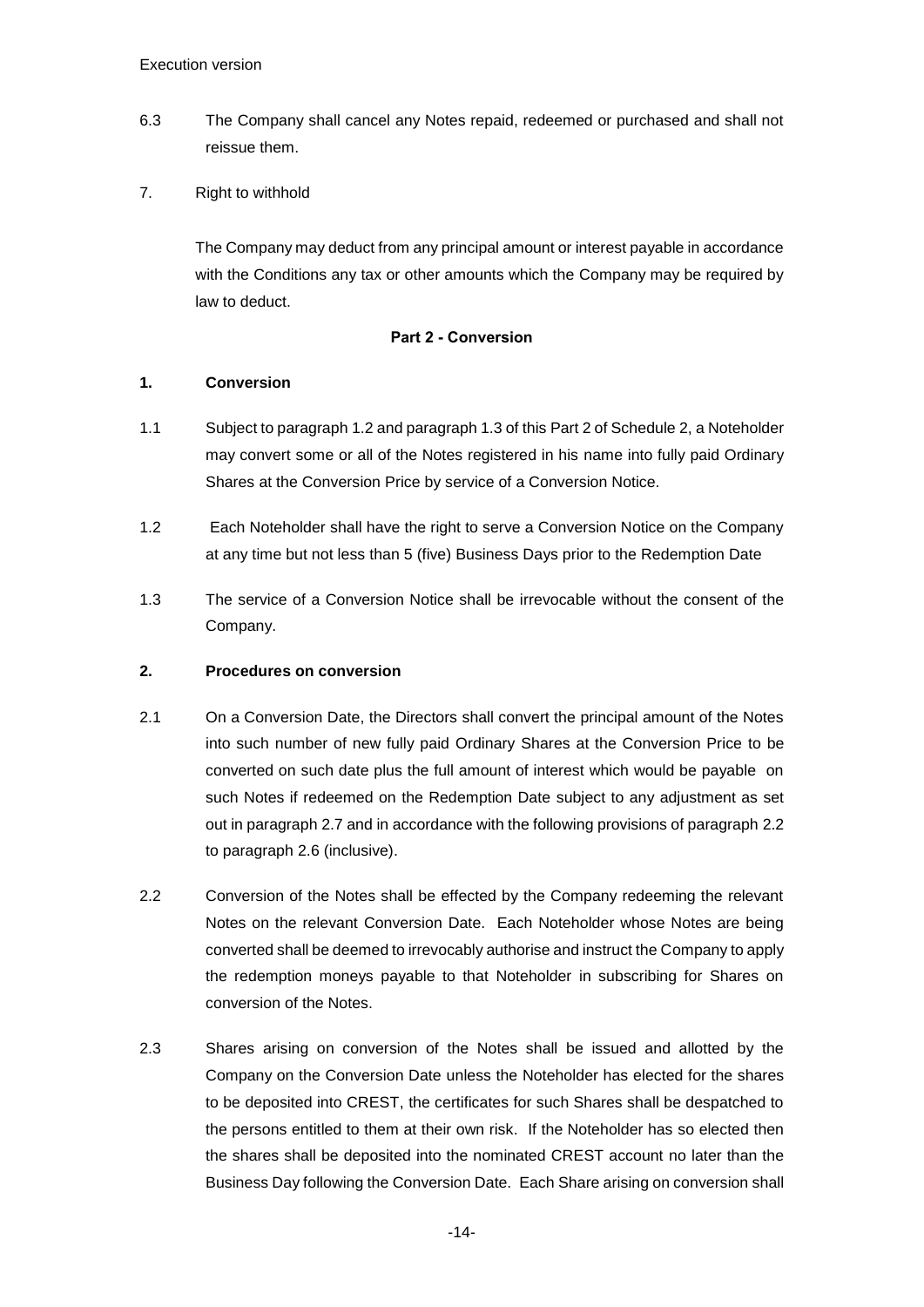be issued and allotted at such premium to reflect the difference between the nominal amount of the Share and the principal amount of Notes converted into one Share on the Conversion Date. Within two Business Days of the Conversion Date the Company shall apply for the Ordinary Shares issued to be admitted to AIM.

- 2.4 The Ordinary Shares arising on conversion of the Notes shall be credited as fully paid and rank pari passu with the Ordinary Shares in issue on the Conversion Date and shall carry the right to receive all dividends and other distributions declared after the Conversion Date.
- 2.5 The entitlement of each Noteholder to a fraction of a Share shall be rounded to the nearest whole number of Shares which result from the conversion of the Notes.
- 2.6 The Company undertakes that, while the Notes remain in issue, it shall (pending either the payment of any redemption moneys in respect of the Notes or the issue of the Shares on conversion, each in accordance with the provisions of this Instrument):
	- 2.6.1 not alter the Articles in any way which would adversely affect the rights of the Noteholders without the prior sanction of a Special Resolution;
	- 2.6.2 notify each Noteholder in writing as soon as reasonably practicable after the relevant board or general meeting of shareholders (whichever is the earliest) has resolved to implement an Adjustment Event specifying the prospective date of the Adjustment Event and the proposed terms of it; and
	- 2.6.3 maintain shareholder authority to satisfy in full, without the need for the passing of any further resolutions of its shareholders, the most onerous of the outstanding rights of conversion for the time being attaching to the Notes pursuant to paragraph Part 2 of Schedule 2, without first having to offer the same to any existing shareholders of the Company or any other person;
- 2.7 Following an Adjustment Event, the professional advisors or auditors of the Company for the time being shall certify to the Company in writing the adjustments to the number and nominal value of the Ordinary Shares to be converted and/or the Conversion Price which they consider to be necessary so that, after such adjustment and on conversion, the Noteholders shall be entitled to receive the same percentage of the issued share capital of the Company carrying the same proportion of votes exercisable at a general meeting of shareholders and the same entitlement to participate in distributions of the Company, in each case as nearly as practicable, as would have been the case had no Adjustment Event occurred (and making such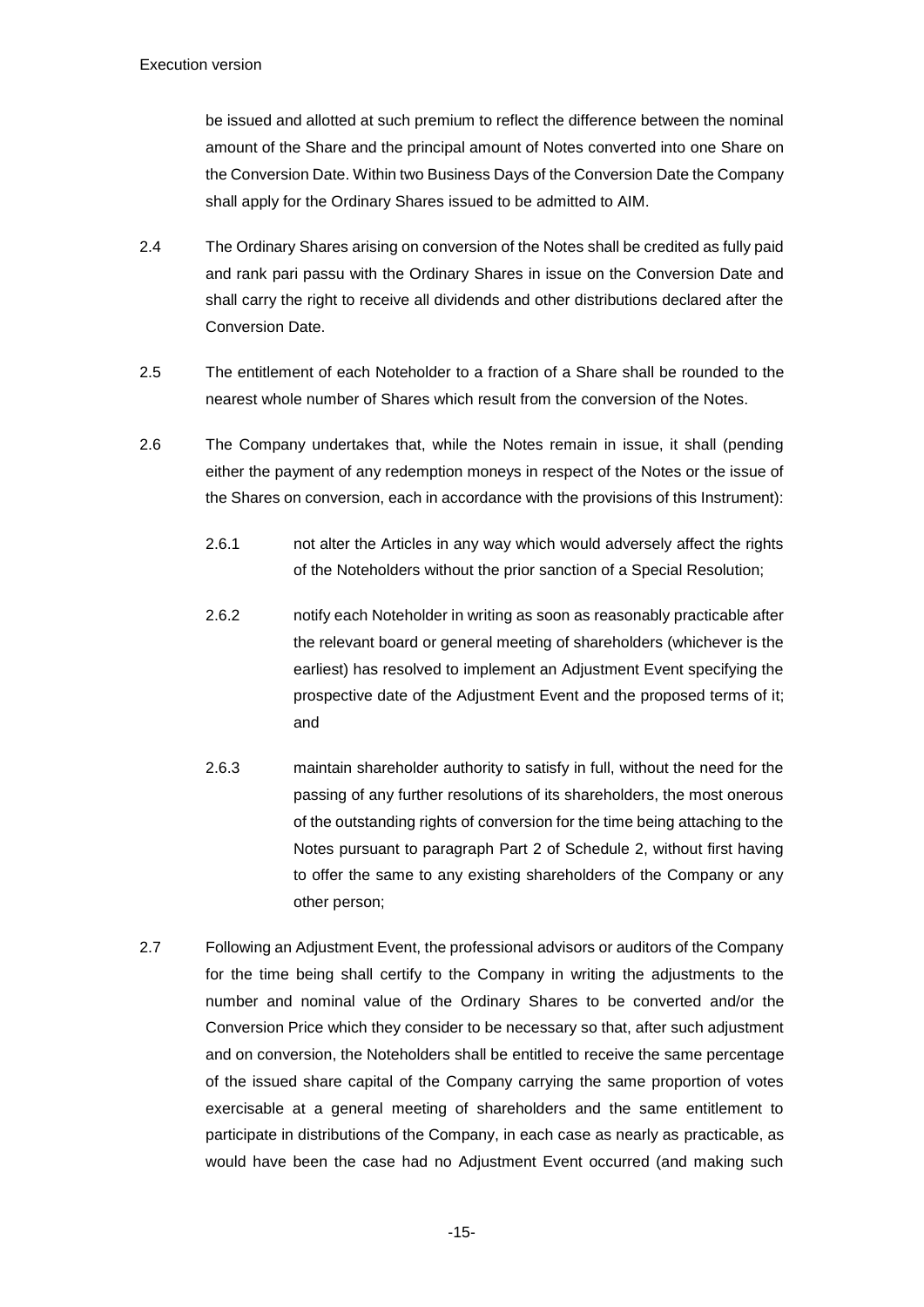reduction or increase as is necessary to the premium arising on the issue and allotment of the Shares on conversion of the Notes). The Company shall then notify the Noteholders in writing of the necessary adjustment as determined by the professional advisors or auditors.

### **Part 3 - Transfer provisions and other matters**

- <span id="page-17-0"></span>1. The Company shall recognise the registered holder of any Notes as the absolute owner of them and shall not (except as provided by statute or as ordered by a court of competent jurisdiction) be bound to take notice or see to the execution of any trust (whether express, implied or constructive) to which any Note may be subject. The Company shall not (except as provided by statute or as ordered by a court of competent jurisdiction) be bound to enter any notice of any trust (whether express, implied or constructive) on the register in respect of any of the Notes.
- 2. Save with the prior written consent of the Company (which shall not be unreasonably withheld), the Notes are only transferable by a Noteholder to Petrichor or to any person in a Concert Party with Petrichor. The Notes are transferable in accordance with this Schedule 2 Part 3 in integral multiples of £1 by instrument in writing in the usual common form (or in such other form as the Directors may approve) and such instrument need not be under seal.
- 3. Each instrument of transfer shall be signed by the transferor, and the transferor shall be deemed to remain the owner of the Notes to be transferred until the name of the transferee is entered in the register in respect of such Notes.
- 4. Each instrument of transfer shall be sent to, or left for registration at, the registered office of the Company for the time being, and shall be accompanied by the Certificate(s) for the Notes to be transferred and any other evidence that the Company may require to prove the title of the transferor or his right to transfer the Notes (and, if such instrument is executed by some other person on his behalf, the authority of that person to do so). All instruments of transfer that are registered may be retained by the Company.
- 5. No transfer of Notes shall be registered in respect of which a Conversion Notice has been given.
- 6. Payment of the principal amount and all accrued interest on the Notes may be made by cheque made payable to, or by bank transfer to an account nominated for the purpose to the Company in writing by, the registered holder or, in the case of joint registered holders, to the one who is first-named on the register, or to such person or persons as the registered holder or all the joint registered holders may in writing direct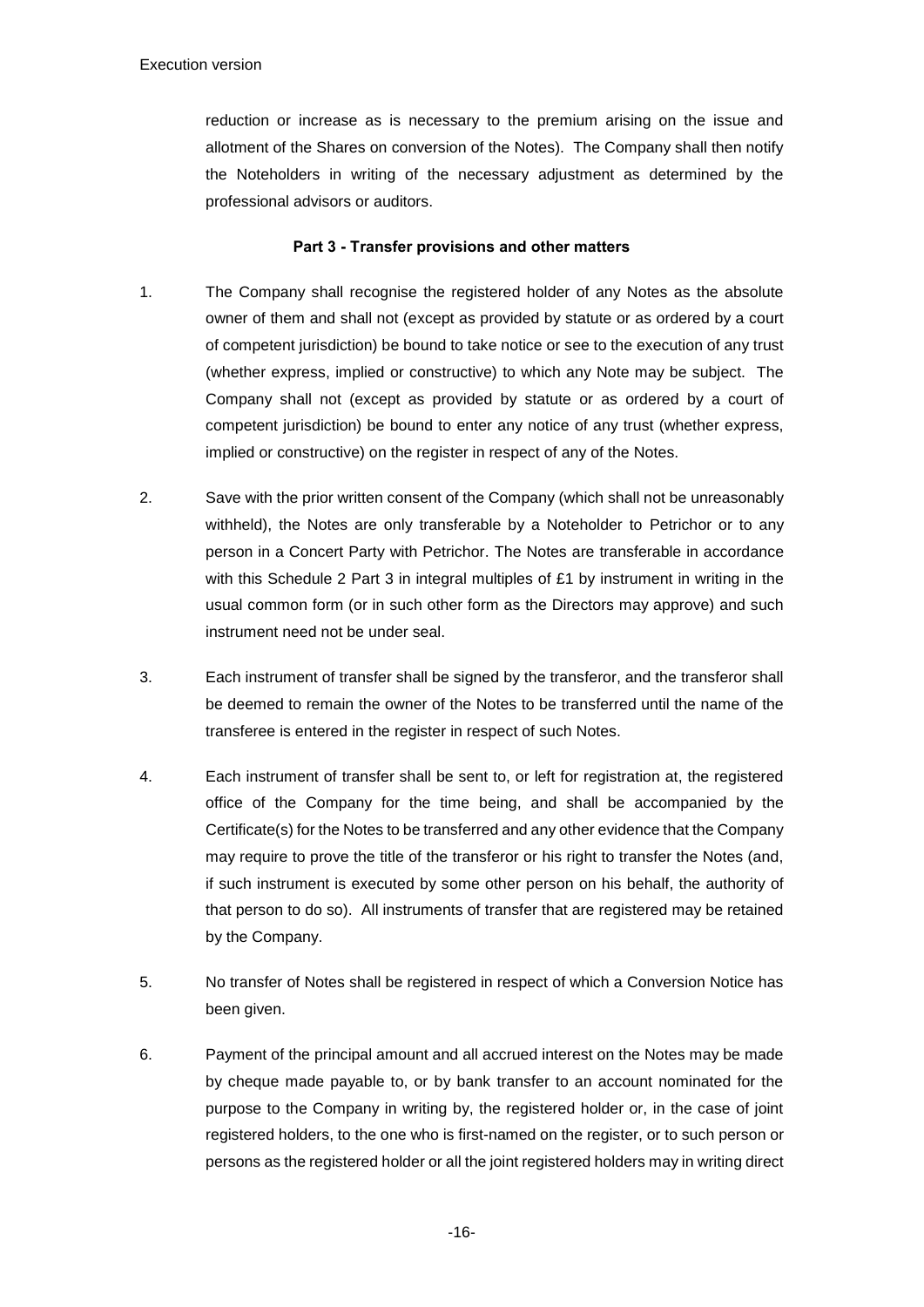and send to the registered holder or in the case of joint registered holders to that one of the joint registered holders who is first-named on the register or to such address as the registered holder or joint registered holders may in writing direct. Cheques may be sent through the post at the risk of the registered holder or jointly registered holders and payment of any such cheque by the bankers on whom it is drawn, or a bank transfer to the relevant account, shall be good discharge to the Company.

- 7. If more than one person is entered in the register as joint holders of any Notes then, without prejudice to paragraph of 6 of this Part 3 of Schedule 2, the receipt of any one of such holders for any moneys payable on or in respect of the Notes shall be as effective a discharge to the Company or other person making the payment as if the person signing such receipt were the sole registered holder of such Notes.
- 8. If any Certificate is worn out or defaced then, on production of it to the Directors, they may cancel it and may issue a fresh Certificate in lieu. If any Certificate is lost or destroyed it may be replaced on such terms (if any) as to evidence and indemnity as the Company may reasonably require. An entry recording the issue of the new Certificate and indemnity (if any) shall be made in the register. No fee shall be charged for the registration of any transfer or for the registration of any probate, letters of administration, certificate of marriage or death, power of attorney or other documents relating to or effecting title to any Notes.
- 9. Any notice or other document required to be given under this Instrument shall be in writing and may be given to or served on any Noteholder by sending it by first-class post in a prepaid envelope addressed to such Noteholder at his registered address. In the case of joint Noteholders, a notice given to, or document served on, the Noteholder whose name stands first in the register in respect of such Notes shall be sufficient notice to, or service on, all the joint holders. Any such notice sent or document served by first-class post shall be deemed to have been given or served 48 hours or 96 hours in the case of a notice or document sent to an address for a Noteholder not in the United Kingdom after the time when it is posted and in proving such notice or service, it shall be sufficient to prove that the envelope containing the notice or document was properly addressed, stamped and posted.
- 10. Any notice or other document delivered or sent by post to, or left at, the registered address of any Noteholder in pursuance of these provisions shall, notwithstanding that such Noteholder is then dead or bankrupt or in liquidation, and whether or not the Company has notice of his death or bankruptcy or liquidation, be deemed to have been duly served or delivered in respect of any Notes registered in the name of such Noteholder as sole or first-named joint holder unless his name shall at the time of the service of the notice or document have been removed from the register as the holder of the Notes, and such service shall for all purposes be deemed sufficient service of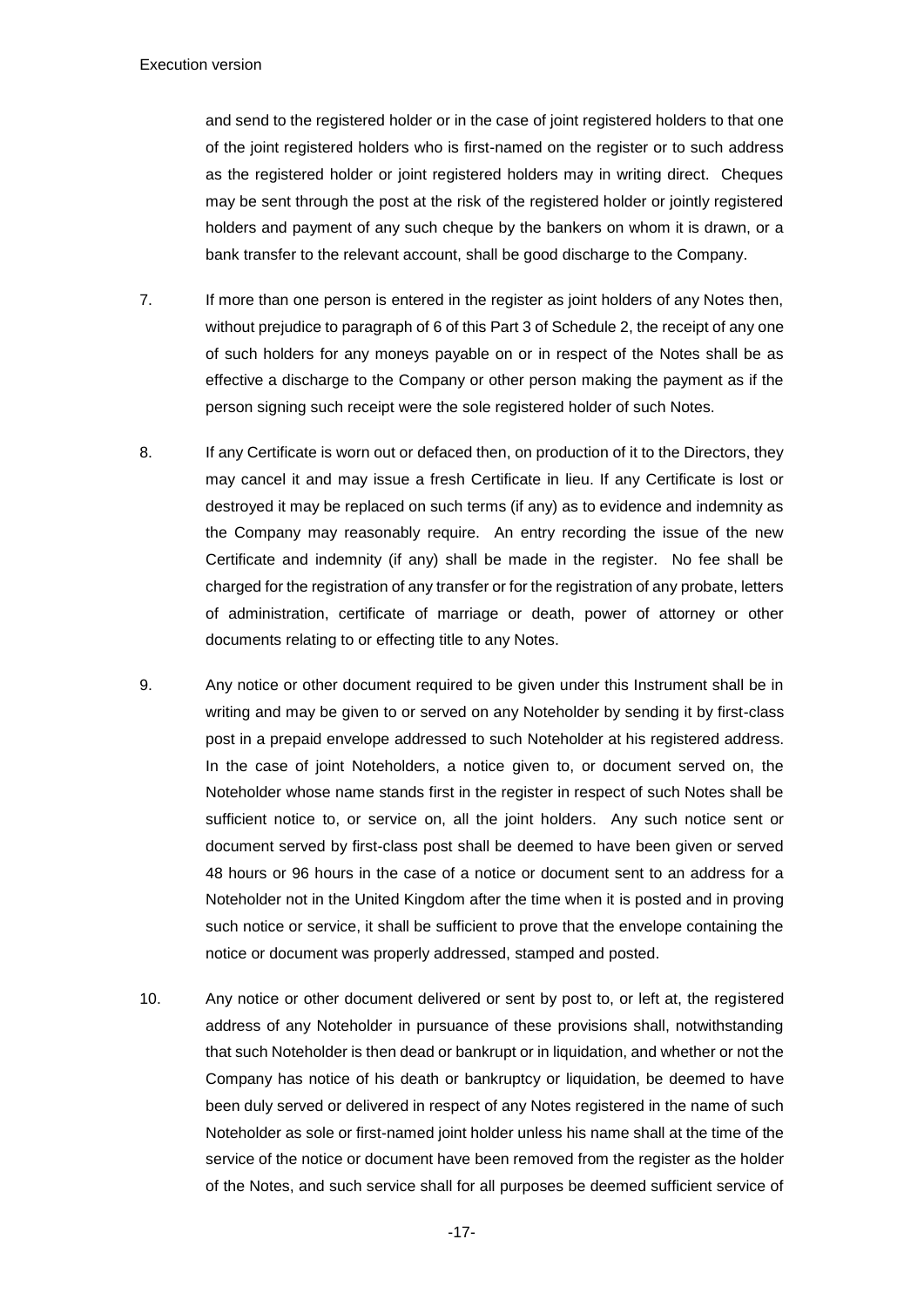such notice or document on all persons interested (whether jointly with or as claiming through or under him) in the Notes.

11. A copy of this Instrument shall be kept at the Company's registered office. A Noteholder (and any person authorised by a Noteholder) may inspect that copy of the Instrument at all reasonable times during office hours.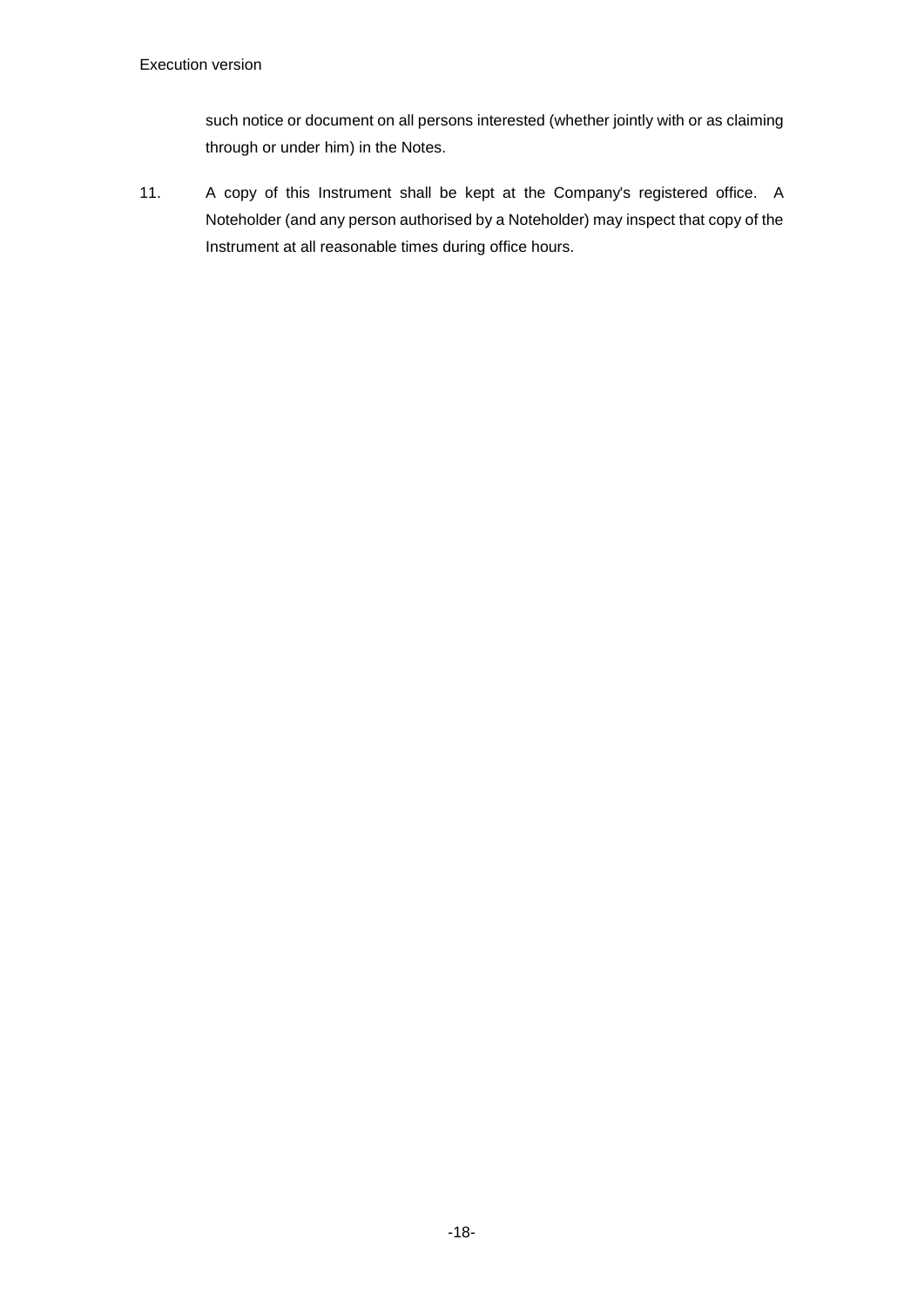# <span id="page-20-1"></span>**SCHEDULE 3- MEETINGS OF THE NOTEHOLDERS**

- <span id="page-20-0"></span>1. The Company may at any time convene a meeting of Noteholders. In addition, the Company shall at the written request of the holders of not less than one-tenth in nominal amount of the outstanding Notes convene a meeting of the Noteholders. Any meeting shall be held at such place as the Company may designate.
- 2. At least 14 days' notice (exclusive of the day on which the notice is served or deemed to be served and of the day for which notice is given) of every meeting shall be given to the Noteholders. The notice shall specify the place, day and time of the meeting and the general nature of the business to be transacted, but it shall not be necessary (except in the case of a Special Resolution) to specify in the notice the terms of any resolution to be proposed. The accidental omission to give notice to, or the non-receipt of notice by, any of the Noteholders shall not invalidate the proceedings at any meeting. A meeting of the Noteholders shall, despite being called at shorter notice than specified above, be deemed to have been duly called if it is agreed in writing by all of the Noteholders.
- 3. At any meeting the quorum shall be two Noteholders holding, or representing by proxy, at least 25% in nominal amount of the outstanding Notes. No business (other than choosing a Chairman) shall be transacted at any meeting unless the requisite quorum is present.
- 4. If a quorum is not present, within half an hour from the time appointed for the meeting, the meeting shall be dissolved if it was convened on the requisition of Noteholders. In any other case, it shall stand adjourned to such day and time (at least 14 days later, but not more than 28 days later) and to such place as may be appointed by the Chairman. At such adjourned meeting, two Noteholders present in person (or by proxy) and entitled to vote shall constitute a quorum (whatever the nominal amount of the Notes held by them). At least 14 days' notice of any adjourned meeting of Noteholders shall be given (in the same manner mutatis mutandis as for an original meeting). That notice shall state that two Noteholders present in person (or by proxy) at the adjourned meeting (whatever the nominal amount of Notes held by them) shall form a quorum.
- 5. A person (who may but need not be a Noteholder) nominated by the Company shall be entitled to take the chair at every such meeting but, if no such person is nominated or if the person nominated is not present at the meeting within five minutes after the time appointed for holding the meeting, the Noteholders present shall choose one of their number to be Chairman. Any Director or officer of, any Secretary of, and the solicitors to, the Company and any other person authorised in that behalf by the Company may attend at any such meeting.
- 6. Each question submitted to a meeting of Noteholders shall, unless a poll is demanded, be decided by a show of hands.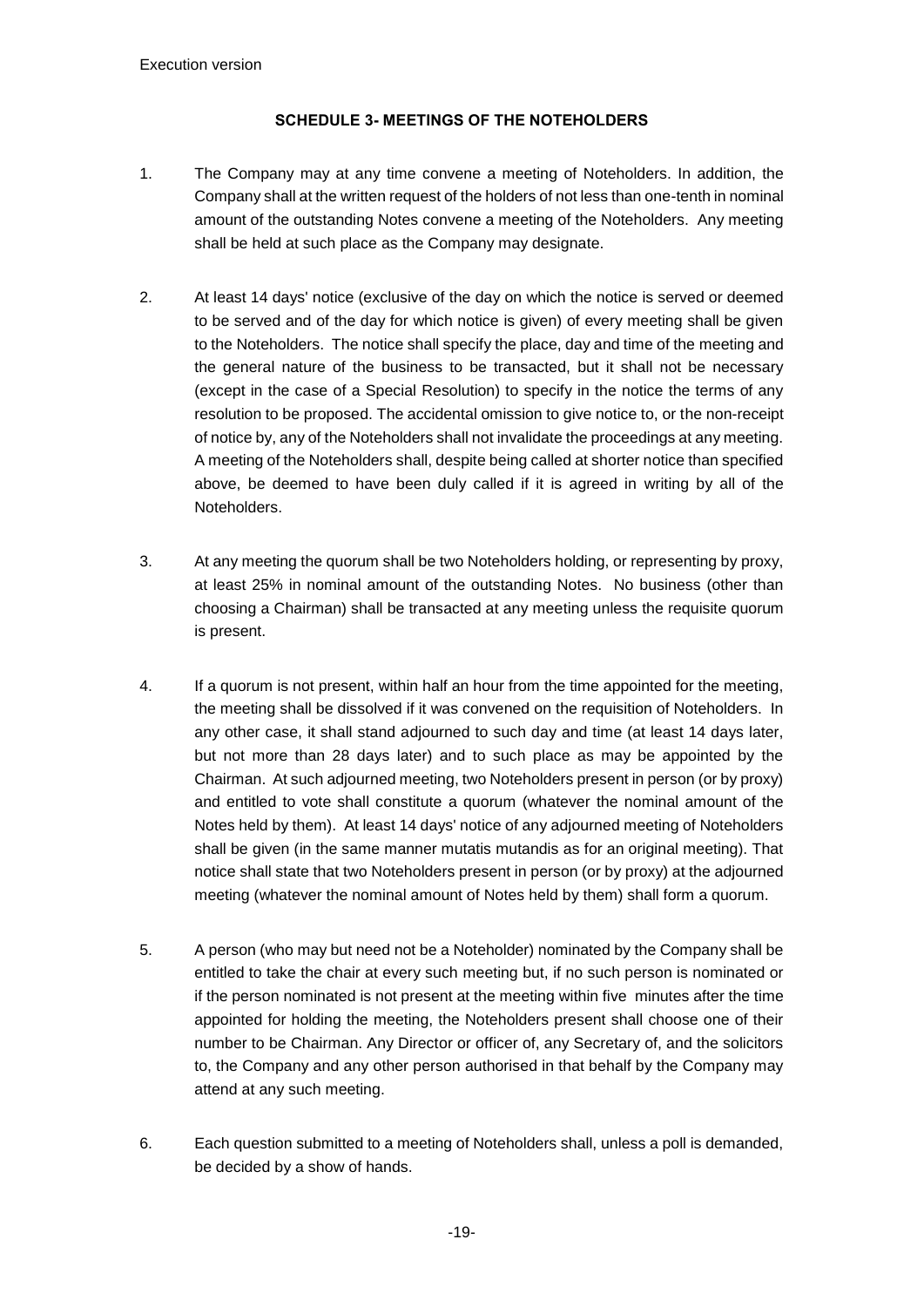- 7. At any meeting of Noteholders unless a poll is demanded by the Chairman or by one or more Noteholders present in person or by proxy and holding or representing in the aggregate not less than one-twentieth in nominal amount of the outstanding Notes (before or on the declaration of the result of the show of hands), a declaration by the Chairman that a resolution has been carried by the requisite majority, lost or not carried by the requisite majority shall be conclusive evidence of the fact, without proof of the number or proportion of the votes recorded in favour of or against such resolution.
- 8. If a poll is duly demanded, it shall be taken in such manner and (subject as set out below) either at once or after an adjournment as the Chairman directs. The result of the poll shall be deemed to be the resolution of the meeting at which the poll was demanded. The demand for a poll shall not prevent the meeting from continuing for the transaction of any business other than the question on which the poll has been demanded. The demand for a poll may be withdrawn.
- 9. If there is an equality of votes, whether on a show of hands or on a poll, the Chairman of the meeting shall be entitled to a casting vote in addition to the vote(s) (if any) to which he may be entitled as a Noteholder or as a proxy.
- 10. The Chairman may, with the consent of (and shall if so directed by) any meeting at which a quorum is present, adjourn the meeting from time to time and from place to place, but no business shall be transacted at any adjourned meeting except business that might lawfully have been transacted at the meeting from which the adjournment took place.
- 11. Any poll demanded at any meeting on the election of a Chairman, or on any question of adjournment, shall be taken at the meeting without adjournment.
- 12. On a show of hands, each Noteholder who is an individual and is present in person or (being a corporation) is present by its duly authorised representative or by one of its officers as its proxy, shall have one vote. On a poll, each Noteholder present in person or by proxy, shall have one vote for every £1 nominal of Notes held by him and a person entitled to more than one vote need not (if he votes) use all his votes or cast all the votes he uses in the same way.
- 13. In the case of joint registered Noteholders any one of them shall be entitled to vote in respect of such Notes either in person or by proxy and, in the latter case, as if the joint holder were solely entitled to such Notes. If more than one joint holder is present at any meeting either personally or by proxy that one joint holder so present whose name as between himself and the other or others present stands first in the register as one of the joint holders shall alone be entitled to vote in person or by proxy.
- 14. Each instrument appointing a proxy must be in writing and duly executed by the appointor or his duly authorised attorney or, in the case of a corporation under its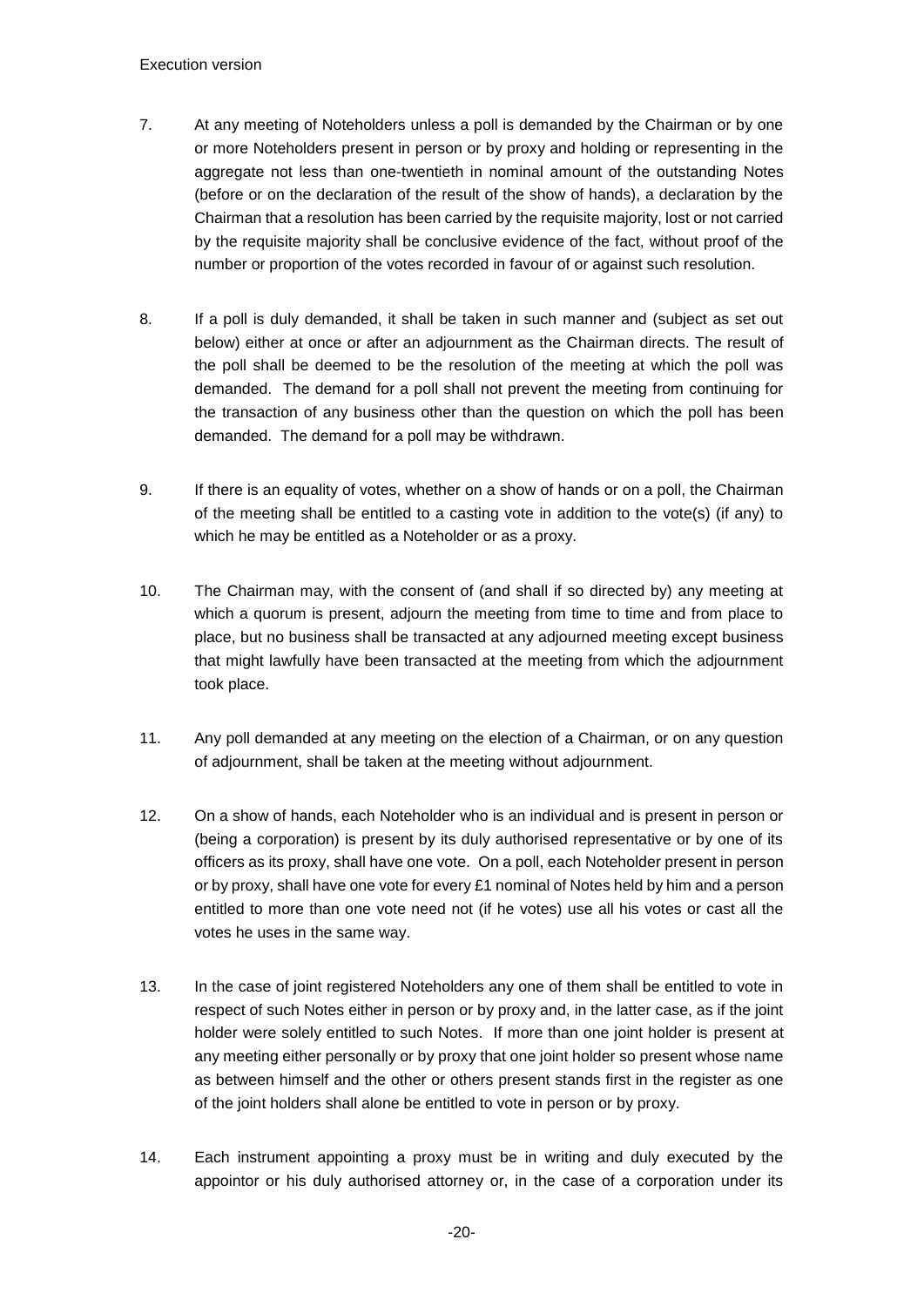common seal or duly executed by a duly authorised attorney or officer. The Chairman may (but shall not be bound to) require evidence of the authority of any attorney or officer. A proxy need not be a Noteholder.

- 15. An instrument of proxy shall be in the usual or common form or in any other form that the Directors may accept. The proxy shall be deemed to include the right to demand or join in demanding a poll. A proxy shall, unless stated otherwise, be valid as well for any adjournment of the meeting as for the meeting to which it relates and need not be witnessed.
- 16. The instrument appointing a proxy, and the power of attorney or other authority (if any) under which it is signed or a notarially certified copy of such power of attorney or authority, shall be deposited at the place specified in (or in any document accompanying) the notice convening the meeting. If no such place is specified, the proxy shall be deposited at the registered office of the Company not less than 48 hours before the time appointed for holding the meeting or adjourned meeting or for taking of the poll at which the person named in that instrument proposes to vote. In default, the instrument of proxy shall not be treated as valid. A vote given in accordance with the terms of an instrument of proxy shall be valid notwithstanding the revocation of the proxy or of the authority under which the proxy is given, unless notification in writing of the revocation has been received at the registered office of the Company or at such other place (if any) specified for the deposit of instruments of proxy in the notice convening the meeting (or any document accompanying it) 48 hours before the commencement of the meeting or adjourned meeting or the taking of the poll at which the vote is given.
- 17. Without prejudice to any of the powers conferred on the Company under any of the provisions of the Instrument, a meeting of the Noteholders shall, in addition to any other powers, have the following powers exercisable by Special Resolution:
	- (a) power to sanction the exchange or sale of the Notes for, or the conversion of the Notes into, or the cancellation of the Notes in consideration of, shares, stock, debenture stock or other obligations or security of the Company or any other company formed or to be formed (other than as set out in the Conditions);
	- (b) power to sanction any abrogation, modification or compromise of, or any arrangement in respect of, the Noteholders' rights against the Company, provided the same has been previously approved in writing by the Company, whether those rights shall arise under the Instrument, the Notes or otherwise;
	- (c) power to assent to any modification of the provisions contained in the Instrument and the Conditions and to authorise the Company to execute any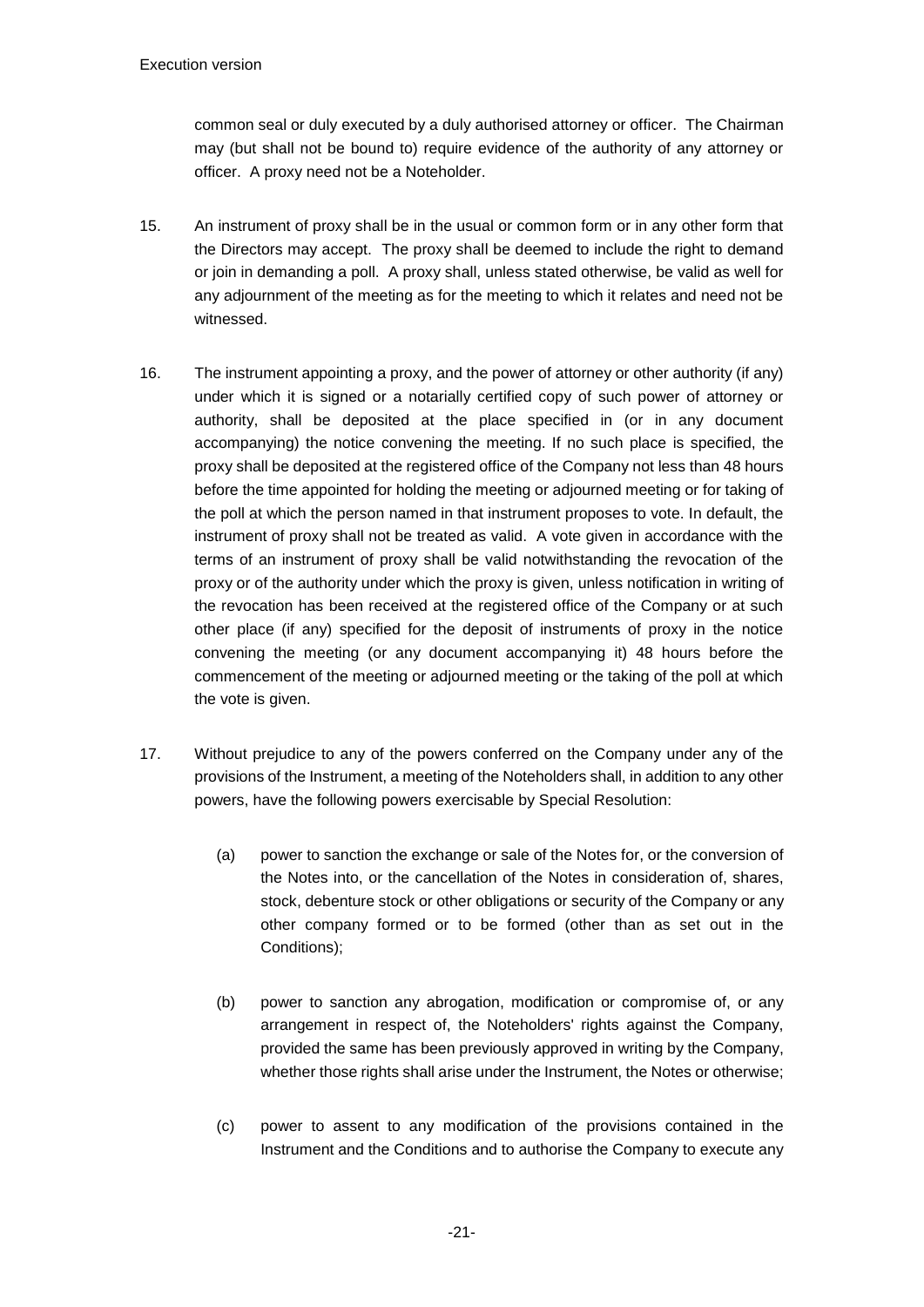supplemental instrument embodying any such modification. Any such modification shall be proposed by the Company; and

- (d) power to:
	- (i) modify the date fixed for final redemption of the Notes;
	- (ii) reduce or cancel the principal amount payable on the Notes;
	- (iii) reduce the amount payable or modify the method of calculating the amount payable on the Notes; or
	- (iv) modify the dates for payment in respect of any interest, on the Notes.
- 18. A Special Resolution passed at a meeting of the Noteholders shall be binding on all the Noteholders whether or not they are present at the meeting. Each of the Noteholders shall be bound to give effect to it accordingly. The passing of any such resolution shall be conclusive evidence that the circumstances justify passing it (so that the meeting may determine without appeal whether or not the circumstances justify passing it).
- 19. **Special Resolution**, when used in the Conditions, means a resolution passed at a meeting of the Noteholders duly convened and held in accordance with the Conditions, and carried by an Investor Majority.
- 20. A resolution in writing signed by or on behalf of the Investor Majority of the Noteholders shall, for all purposes, be as valid and effectual as a Special Resolution passed at a meeting duly convened and held in accordance with the Conditions. Such resolution in writing may be contained in one document or in several documents in similar form, each signed by one or more Noteholders.
- 21. Minutes of all resolutions and proceedings at every meeting shall be made and duly entered in books to be from time to time provided for that purpose by the Company. Any minutes, if purporting to be signed by the Chairman of the meeting or by the Chairman of the next succeeding meeting of the Noteholders, shall be conclusive evidence of the matters stated in them. Until the contrary is proved, every meeting for which minutes have been made and signed shall be deemed to have been duly held and convened, and all resolutions passed at the meeting to have been duly passed.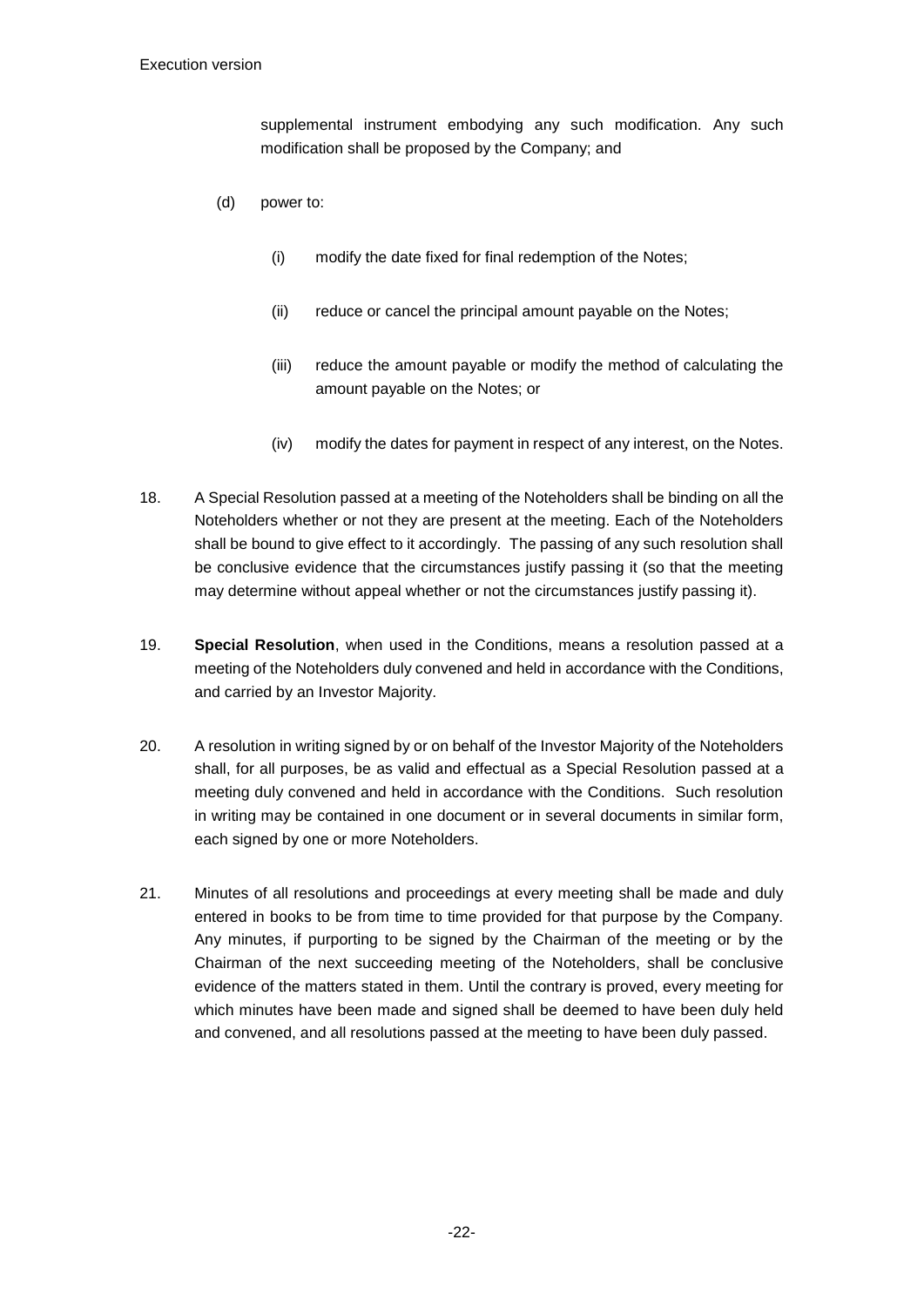# <span id="page-24-0"></span>**SCHEDULE 4 - NOTICE OF EXERCISE**

To: The Directors, EGDON RESOURCES PLC, The Wheat House, 98 High Street, Odiham, Hook, Hampshire, RG29 1LP<sup>1</sup>

Date:<sup>2</sup>

From:

Name of registered Noteholder<sup>3</sup>:

Address of registered Noteholder:

### **£1,051,035 nominal 8% Unsecured Convertible Loan Notes 2021 ("Notes")**

I/We hereby give you notice of the conversion of  $E_{\text{max}}$   $4$  nominal of the Notes registered in my/our name as evidenced by the enclosed Certificate, and all associated interest, in accordance with the terms of the Instrument dated 22 January 2021 (the "Instrument").

I/We direct the Company to procure the allotment to me/us of the Ordinary Shares to be issued on conversion, in accordance with the terms of the Instrument, to be held subject to the Articles, either by depositing the shares into the CREST account of which details appear below, or in certificated form, as follows:

# *EITHER*

*[If you wish the shares to be deposited into CREST please complete CREST details below<sup>5</sup> :]*

| CREST Participant ID: |  |
|-----------------------|--|
| CREST Account:        |  |

*OR*

<sup>-</sup><sup>1</sup> This is the registered office at the date of the Instrument. Substitute the new address if the registered office has changed prior to signature of the conversion notice.

<sup>&</sup>lt;sup>2</sup> Insert the date of signature of this conversion notice.

<sup>&</sup>lt;sup>3</sup> Please complete with the name and address of the Noteholder, which must be the same as shown on the Loan Note certificate.

<sup>4</sup> Insert the nominal value of the Notes you wish to convert. If you leave this blank the Conversion Notice will be deemed to relate to all the Notes the subject of the enclosed Certificate or, if no Certificate is enclosed, all Notes registered in your name.

<sup>&</sup>lt;sup>5</sup> If you leave these boxes blank your shares will be issued in certificated form.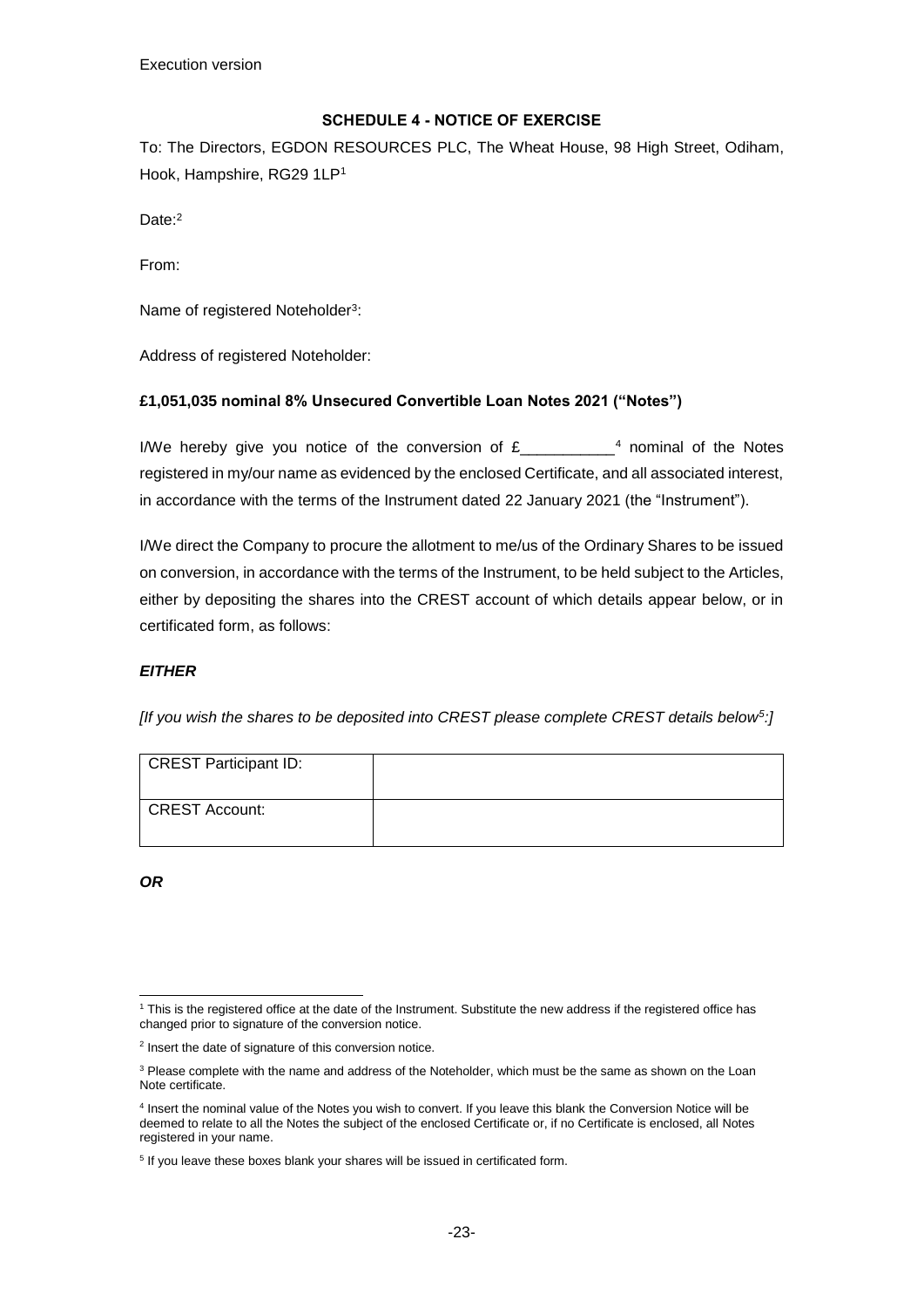Execution version

I/We request that a Certificate in my/our name for the shares to be issued should be sent at my/our own risk to<sup>6</sup>:

Address:

Marked for the attention of (name):

Terms defined in the Instrument have the same meanings when used in this Notice of Exercise.

#### *If the Noteholder is an individual, please complete and sign here:*

Signed by \_\_\_\_\_\_\_\_\_\_\_\_\_\_\_\_\_<sup>7</sup>

*(Signature)* ...............................

#### *If the Noteholder is a corporation, please complete and sign here:*

Signed by \_\_\_\_\_\_\_\_\_\_\_\_\_\_\_\_\_\_\_<sup>8</sup> for and on behalf of \_\_\_\_\_\_\_\_\_\_\_\_\_\_\_\_\_\_\_\_\_9

*(Signature of Director)* ...............................

**Director** 

-

 $6$  Please complete with the name and address of the person to whom the share certificate should be sent.

<sup>7</sup> Please complete with your name and sign

<sup>&</sup>lt;sup>8</sup> Insert name of director signing the notice

<sup>&</sup>lt;sup>9</sup> Insert name of corporate Noteholder here